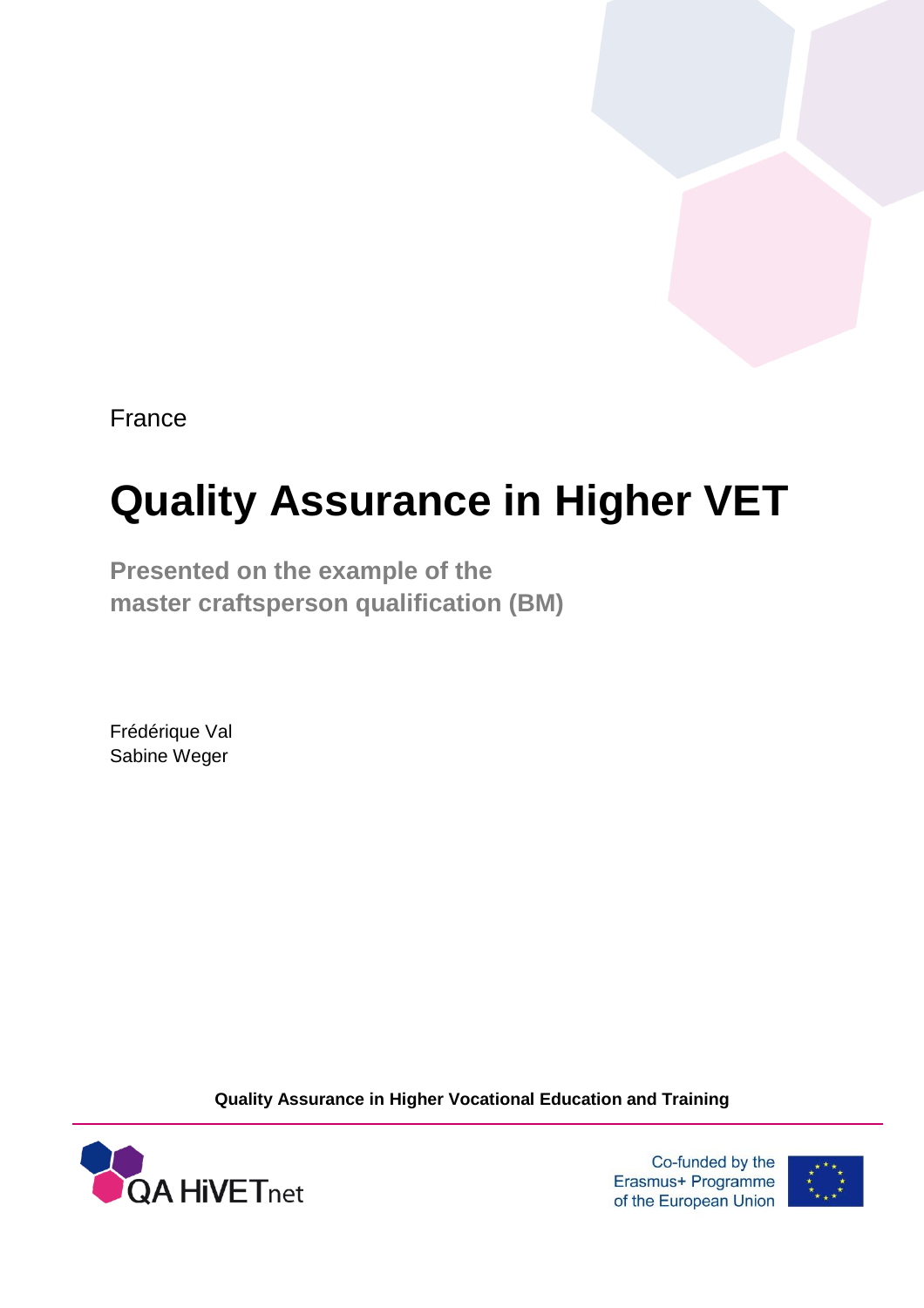



### **Copyright**

© Paris, September 2015

The European Commission support for the production of this publication does not constitute an endorsement of the contents which reflects the views only of the authors, and the Commission cannot be held responsible for any use which may be made of the information contained thein.

#### **Editor:**

Assemblée Permanente des Chambres de Métiers et de l'Artisanat (APCMA) 12 Avenue Marceau 75008 Paris France E: [info@apcma.fr](mailto:info@apcma.fr) W[: http://www.artisanat.fr/](http://www.artisanat.fr/)

Proof-Reading-Service.com Ltf, Devonshire [www.proof-reading-service.com](http://www.proof-reading-service.com/)

Project website: [www.qa-hivet.net](http://www.qa-hivet.net/)

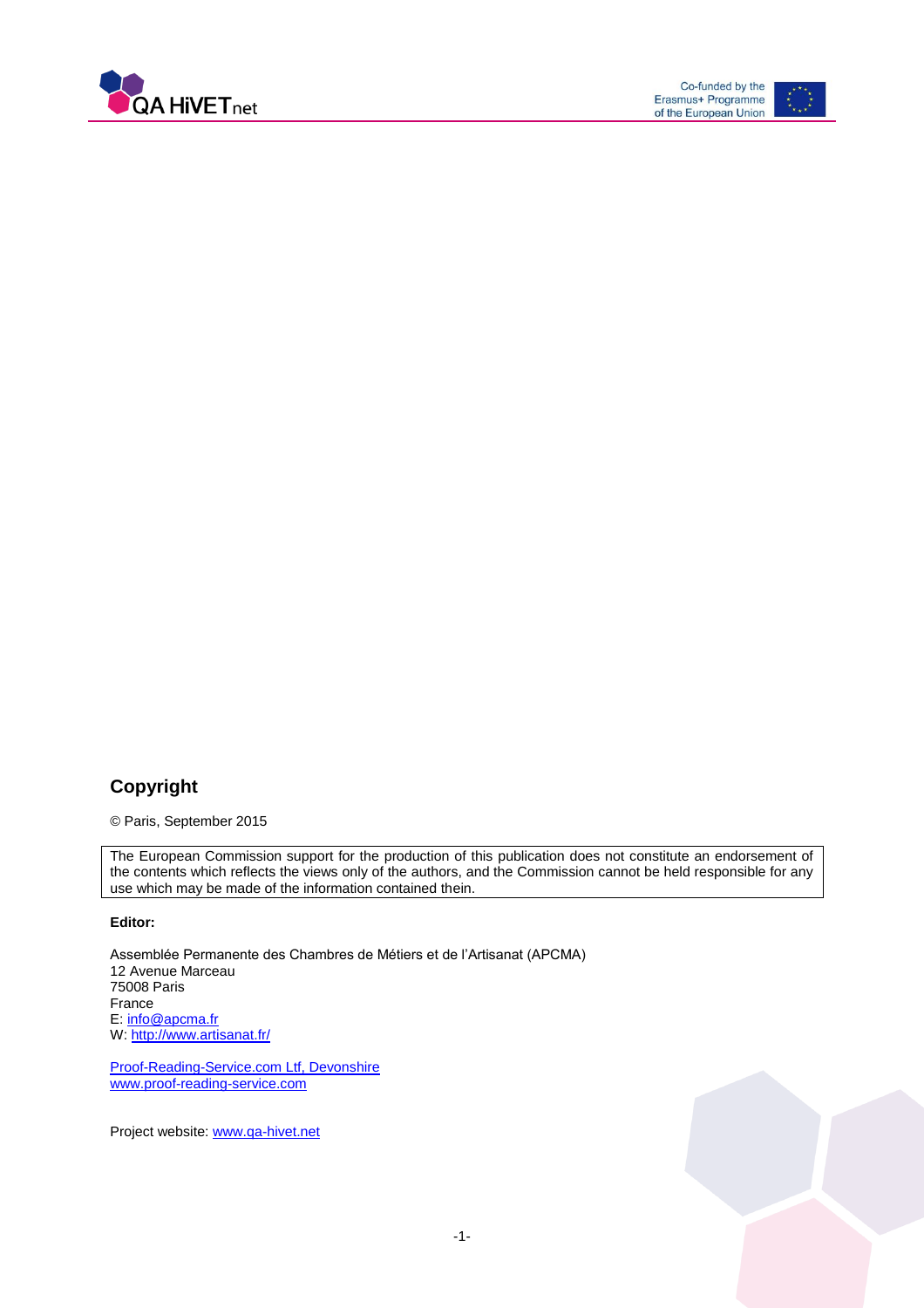



# **Table of Contents**

| 2.1 Design of new and updating of existing curricula and training regulations 6 |  |
|---------------------------------------------------------------------------------|--|
|                                                                                 |  |
|                                                                                 |  |
|                                                                                 |  |
|                                                                                 |  |
|                                                                                 |  |
|                                                                                 |  |

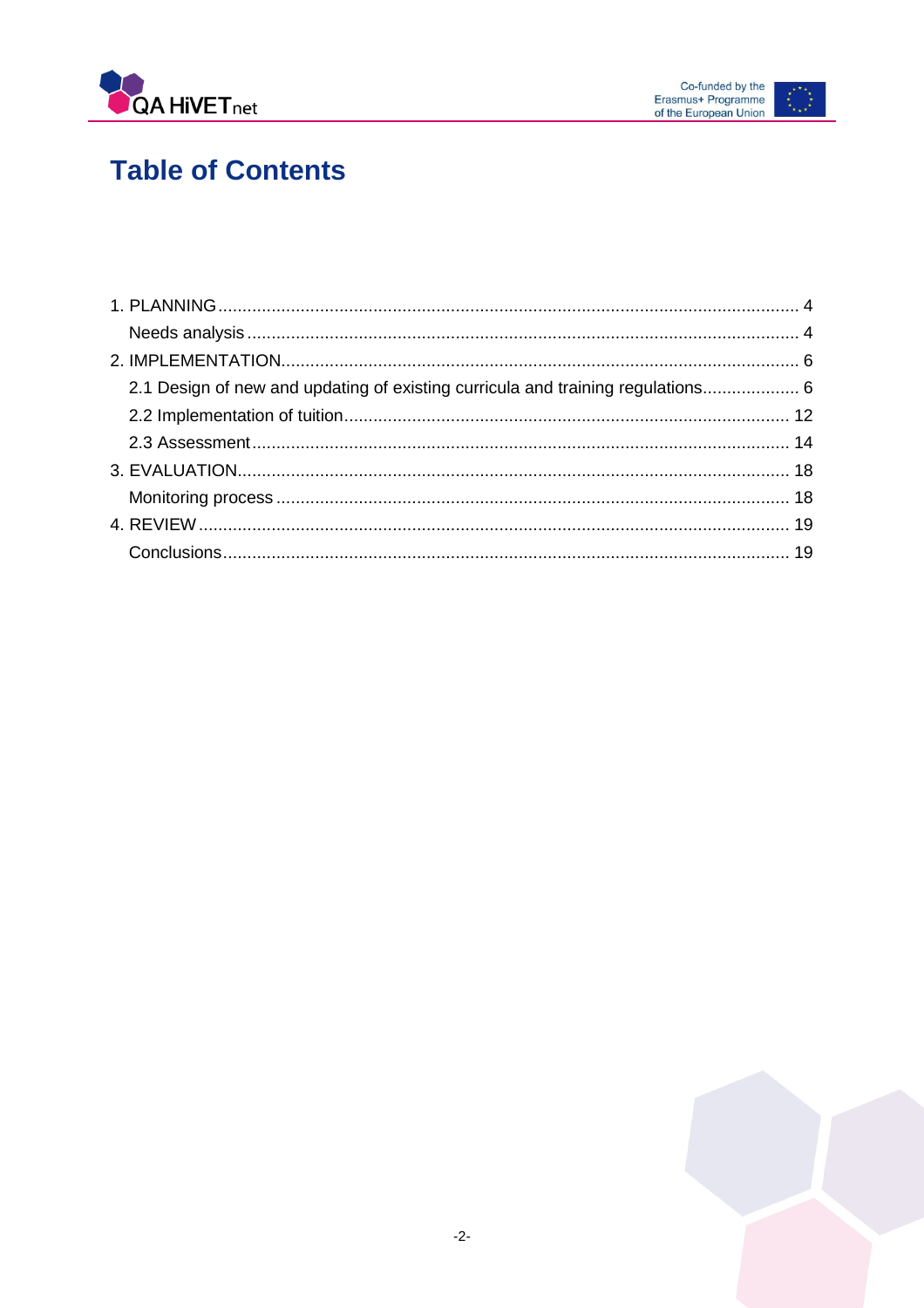



## **Master craftsperson qualification**

Master craftsperson qualification: an overview

| Qualification awarding body | Assemblée permanente des chambres de métiers et de l'artisanat,<br><b>APCMA</b>                         |
|-----------------------------|---------------------------------------------------------------------------------------------------------|
| Legal basis                 |                                                                                                         |
| NQF-level / EQF-level       | 5                                                                                                       |
| <b>ISCED-2011</b>           |                                                                                                         |
| Qualification focus         | Highly qualified craft professionals and entrepreneurs of a craft<br>company                            |
| Entitlements                | Set up, develop and manage one or several companies (in the case<br>of multi-sites), train apprentices. |

APCMA, as the umbrella organisation of the skilled trades and craft chambers, is the competent body for awarding craft<sup>1</sup> qualifications. One of the most important certifications issued is the Master Craftsperson qualification. The title "master" is always conferred with reference to a specific trade. The Master Craftsperson qualification recognises a double qualification: of a highly qualified professional in his craft and of an entrepreneur of a craft company. It attests that the holder masters the exercise of his profession in the skilled crafts sector, as well as his/her ability to manage and run a craft business and train apprentices. The owner of a Master Craftsperson qualification – French Level III – European EQF level 5 practices primarily in single-site or multi-sites companies (less than 20 employees). S/he is able to create, to develop and to manage one or several companies (in the case of multi-sites).Fifteen Master Craftsperson qualifications are currently available in France (2015) in the following professions: hairdressing, floristry, pastry baker, baker, beauty care, automobile bodywork – painting, woodwork, mechanic (automobile), party service, electrician, butchery, painting, installation of HVAC systems, roofing, sanitary installation). As the Master Craftsperson training and exam is modularised and modules can be taken independently (credits are valid for five years), it is difficult to identify the exact number of participants per year, but on average between 3000 – 4000 persons are in training each year. Approx. 75 local skilled craft chambers are licensed to deliver training courses and qualifications. Approx. 500 master crafts title are completed and final certificates awarded by the craft chambers each year.

Quality assurance (QA) follows the **lifecycle of the qualification**, i.e. from needs analysis to review of the qualification. The four phases of the **European Quality Assurance Reference Framework (EQARF)**<sup>2</sup> are used to structure the information provided:

Phase 1: planning Phase 2: implementation Phase 3: evaluation Phase 4: review

 $\overline{a}$  $1$  Crafts bring together more than three million workers with more than one million businesses throughout France. Part of food industries, construction, production and services, crafts encompass 510 different branches of work and occupations and have a privileged place in the French economy. Craft enterprises are characterized by their size and the nature of their business. The majority employ fewer than 10 employees and must work in one of the, processing, repair or provision of services fields listed in the Directory of Trades. [www.artisanat.fr](http://www.artisanat.fr/)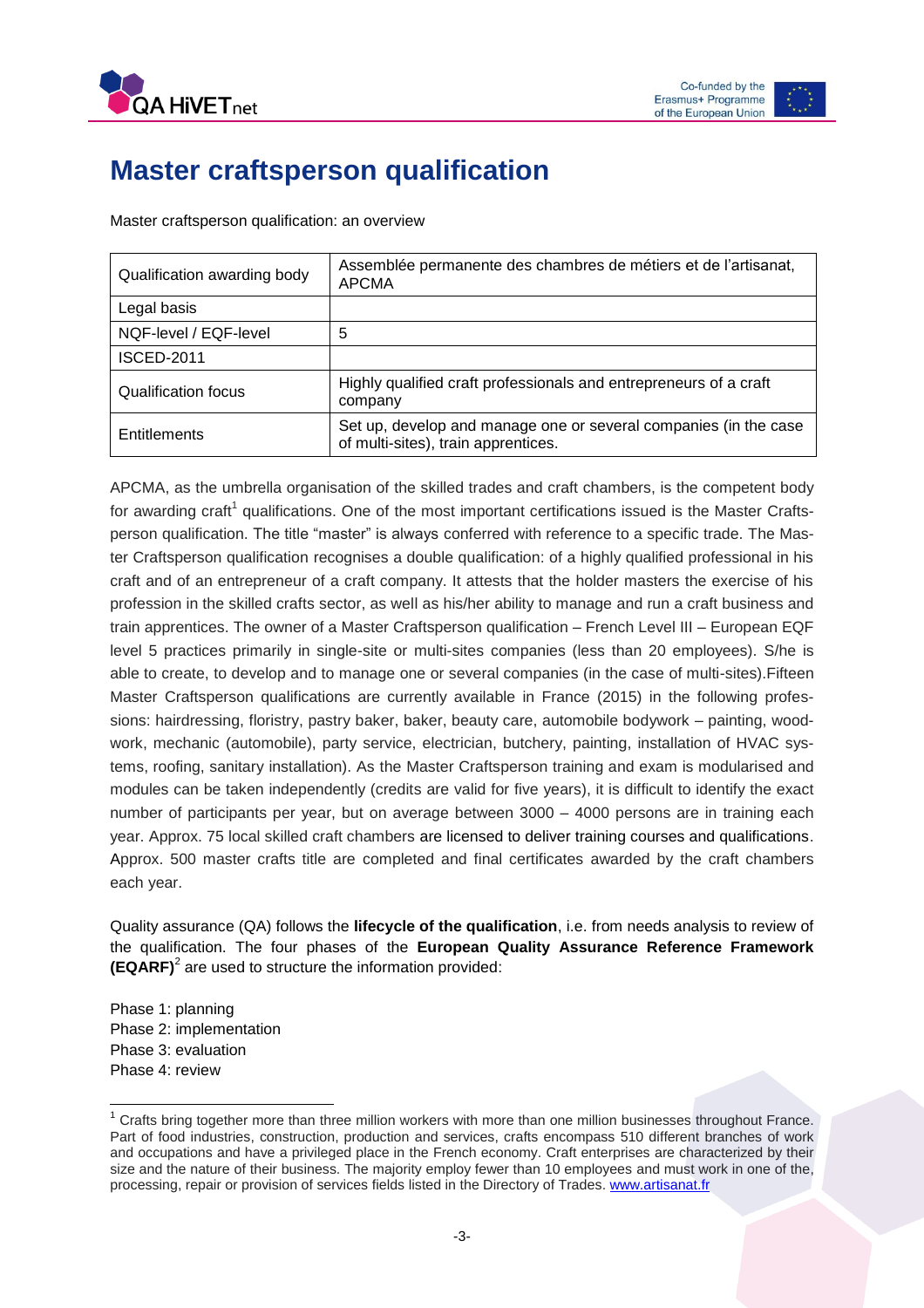



# <span id="page-4-0"></span>**1. PLANNING**

<span id="page-4-1"></span>**Needs analysis**

| 1. Labour market information:<br>Do you collect data at this stage of<br>the qualification development<br>process? If so which data? How<br>do you collect data? Who is in<br>charge of collecting data? Are<br>stakeholders involved? What are<br>the roles of companies and of<br>business organisations? | APCMA draws up a master crafts title upon a formal request from a<br>professional organisation. ). It is the professional organisation which<br>undertakes a first needs analysis. Coordinated by APCMA, a steering<br>committee checks the first needs analysis delivered by the profes-<br>sional organisation:<br>Is there a specific need to create a new qualification? Why do<br>other existing diplomas not fit these needs? By comparing<br>other existing diplomas and their contents it is possible to de-<br>tect skills gaps or skills not covered which justifies the crea-<br>tion of the Master Craftsperson qualification in line with the<br>profession's developments, growth and trends.<br>Are there employment opportunities for the holder of the<br>٠<br>qualification? How many (estimated number of persons who<br>are to train)?<br>The analysis provides the reasons needed for admission and regis-<br>tration in the French national framework of certifications (RNCP):<br>Reasons for the creation of a certification and list of anal-<br>٠<br>yses, studies, work documents, observations to which to re-<br>fer;<br>Description of developments in and changes to the certifica-<br>tion up to its current form; How was the certification adjusted<br>to reflect changes in the professional field in question? |
|-------------------------------------------------------------------------------------------------------------------------------------------------------------------------------------------------------------------------------------------------------------------------------------------------------------|----------------------------------------------------------------------------------------------------------------------------------------------------------------------------------------------------------------------------------------------------------------------------------------------------------------------------------------------------------------------------------------------------------------------------------------------------------------------------------------------------------------------------------------------------------------------------------------------------------------------------------------------------------------------------------------------------------------------------------------------------------------------------------------------------------------------------------------------------------------------------------------------------------------------------------------------------------------------------------------------------------------------------------------------------------------------------------------------------------------------------------------------------------------------------------------------------------------------------------------------------------------------------------------------------------------------------------------------------|
|                                                                                                                                                                                                                                                                                                             |                                                                                                                                                                                                                                                                                                                                                                                                                                                                                                                                                                                                                                                                                                                                                                                                                                                                                                                                                                                                                                                                                                                                                                                                                                                                                                                                                    |
|                                                                                                                                                                                                                                                                                                             | The registration is renewed every five years.                                                                                                                                                                                                                                                                                                                                                                                                                                                                                                                                                                                                                                                                                                                                                                                                                                                                                                                                                                                                                                                                                                                                                                                                                                                                                                      |
| 2. Justification:<br>Is it necessary to justify the<br>introduction of a new<br>programme/qualification or update<br>an existing one? Who is in charge<br>of the justification/motivation<br>report? Are stakeholders<br>involved?                                                                          | Unlike diplomas issued by ministries, which are registered automati-<br>cally in the RNCP, qualifications submitted by other stakeholders<br>such as APCMA are subject to a request (or renewal request) and<br>follow a process called "on demand" for registration in the French<br>national framework of certifications (RNCP) organised by CNCP, the<br>national committee for professional certification, (http://www.cncp.-<br>gouv.fr/en/commission). An instructor is appointed by the president of<br>the CNCP to monitor the registration.                                                                                                                                                                                                                                                                                                                                                                                                                                                                                                                                                                                                                                                                                                                                                                                               |
|                                                                                                                                                                                                                                                                                                             | The CNCP committee decides on the basis of four major criteria:<br>1. Added-value of the professional qualification (skill needs in<br>the targeted professional field);<br>Conformity with the expected employment situation of hold-<br>2.<br>ers of the qualification;<br>Consistency between the competences issued and validated<br>3.<br>compared to what can be expected from the holder of the<br>qualification at work at the level and in the professional field<br>that is targeted / consistency of the quality assurance sys-                                                                                                                                                                                                                                                                                                                                                                                                                                                                                                                                                                                                                                                                                                                                                                                                         |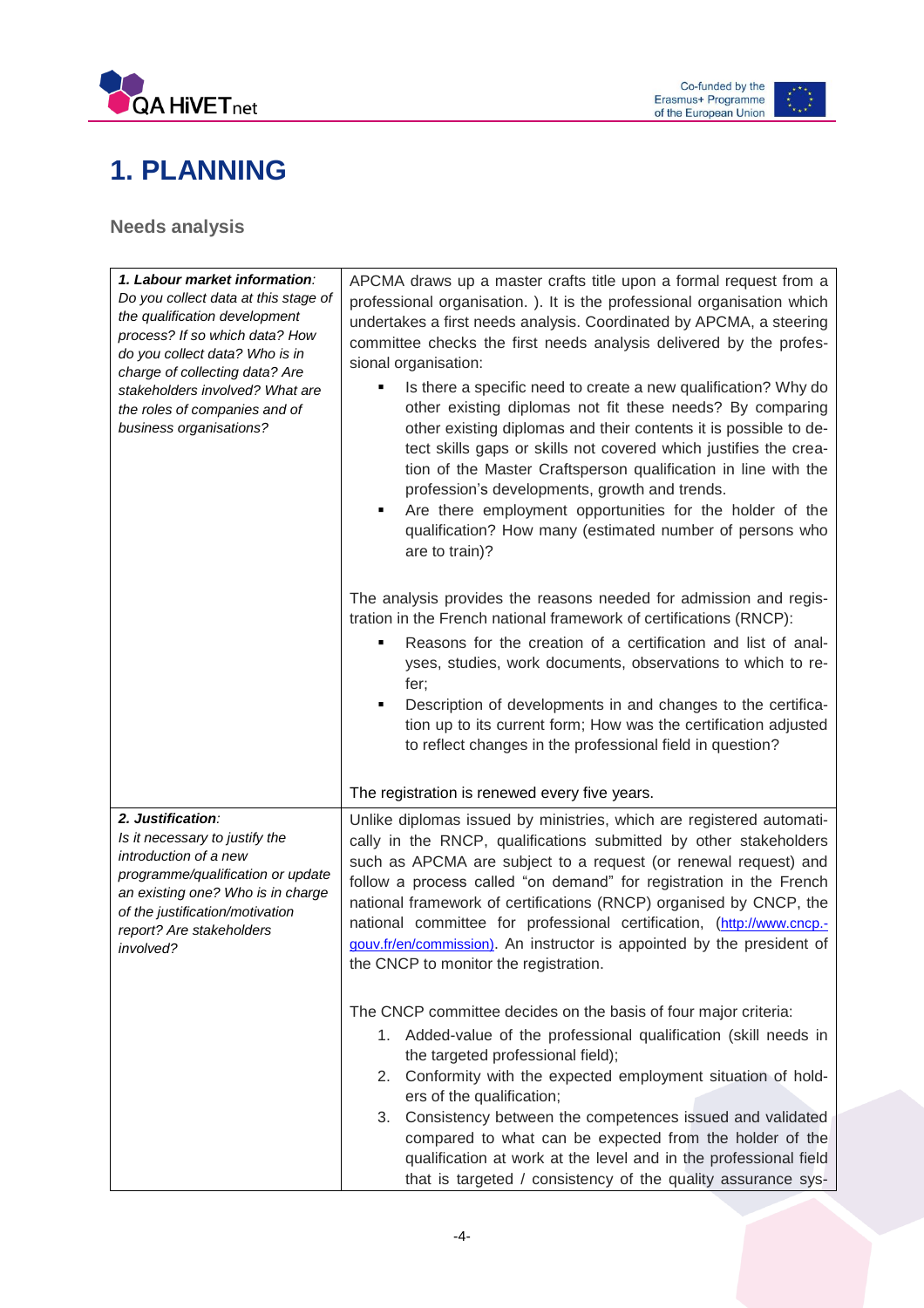



|                                                                                                                                                                                                                                                                                                | tem;<br>Implementation of validation of prior experience as required<br>4.<br>by the rules in force.                                                                                                                                                                                                                                                                                                                                                                                                                                                                                                                                                                                                                                                                                                                                                           |
|------------------------------------------------------------------------------------------------------------------------------------------------------------------------------------------------------------------------------------------------------------------------------------------------|----------------------------------------------------------------------------------------------------------------------------------------------------------------------------------------------------------------------------------------------------------------------------------------------------------------------------------------------------------------------------------------------------------------------------------------------------------------------------------------------------------------------------------------------------------------------------------------------------------------------------------------------------------------------------------------------------------------------------------------------------------------------------------------------------------------------------------------------------------------|
| 3. Piloting / pre-testing:<br>Is there a pilot stage before the<br>qualification is "formally"<br>introduced? If so, who is involved<br>in this phase? How is the<br>qualification<br>tested/piloted/evaluated? What<br>does this pilot phase involve?<br>What consequences does this<br>have? | The "on demand" registration procedure is only finalised after a test<br>phase (ex post). The application for registration must include infor-<br>mation on the situation of holders of the qualification over at least<br>three training session of the last two to three years in order to assess<br>the appropriateness of the creation / renewal of a professional qualifi-<br>cation. APCMA has therefore set up a monitoring system to verify the<br>fit between the qualification profile issued in the application and real<br>occupations. APCMA collects the names / number of graduates per<br>year, their employment situation, the level of qualification obtained<br>and the salary earned. The results are collected via the field opera-<br>tors (craft chambers) preparing and delivering the exam. The return<br>rate required is about 80%. |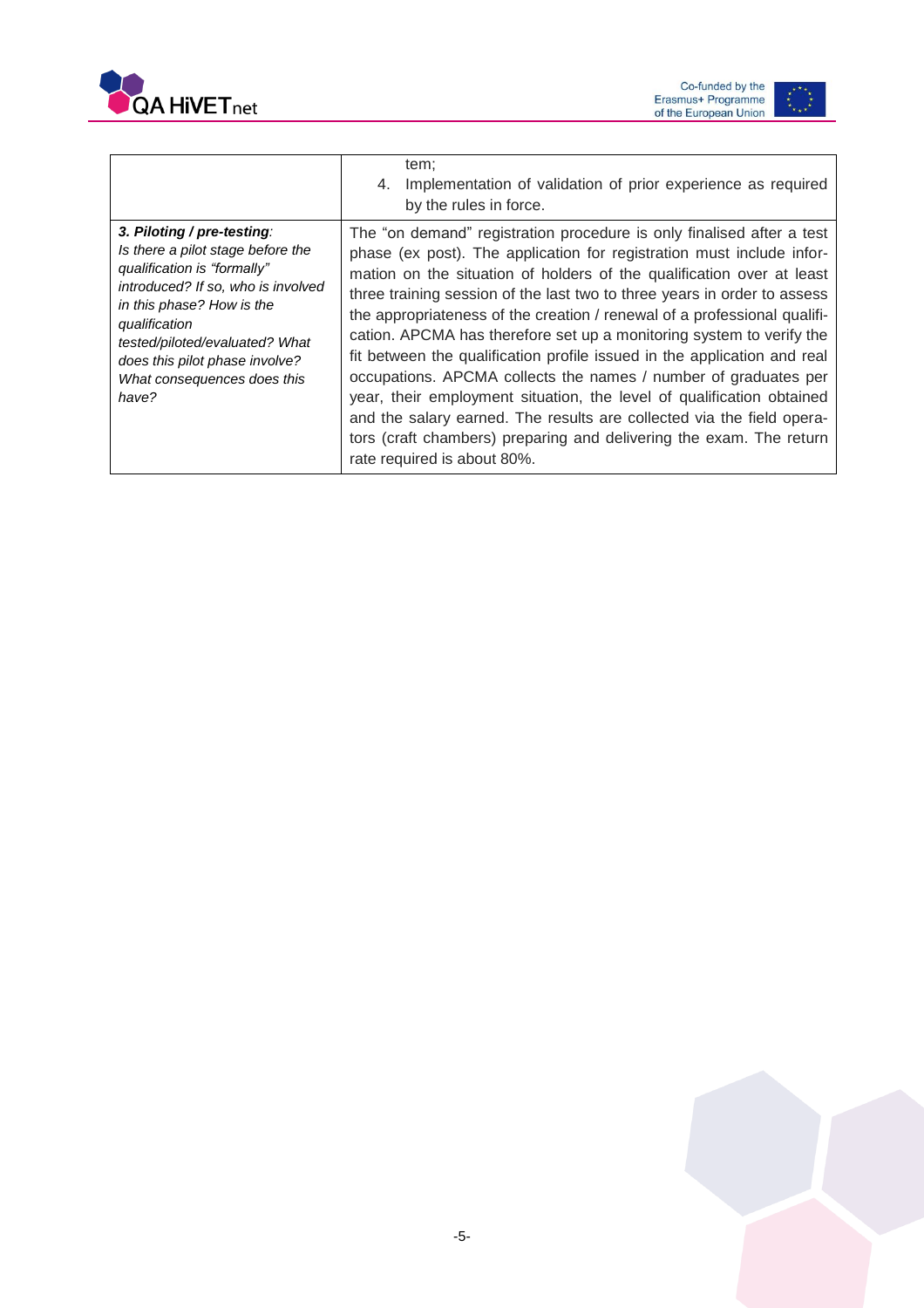



# <span id="page-6-0"></span>**2. IMPLEMENTATION**

### <span id="page-6-1"></span>**2.1 Design of new and updating of existing curricula and training regulations**

| 2.1.1 Legal basis / competent<br>authority:<br>Who is responsible for the design<br>of the curriculum/training<br>regulation? What exactly is legally<br>regulated (examination areas,<br>KSC standards, etc.)? | The legal basis for registration of the master crafts qualification in the<br>French national framework of certifications (RNCP) is the Code<br>of Education (Articles R. 335-16 to R. 335-17).<br>APCMA is responsible for the implementation of the qualification at<br>national level. As part of the RNCP application file and quality assur-<br>ance, the following items are regulated:<br>the repository of competences: skills, abilities and associ-<br>ated knowledge necessary for the exercise of the profession.<br>the general exam regulations (conditions of preparation of<br>ш<br>the title (admission, prerequisite), conditions for delivery, or-<br>ganisation of the exam and procedures for proclaiming of re-<br>sults, terms of validation (coefficients, marks, max. duration<br>of exam etc.).<br>specific exam regulations for the professional part depend-<br>٠<br>ing on each craft profession. These regulations are devel-<br>oped together with the professional organisation.<br>general expectations about the training to deliver for<br>٠<br>each module (see also 2.1.7): information on the duration of<br>the training (number of hours), general framework / aims, in-<br>formation on the training methods and the list of subjects /<br>contents. |
|-----------------------------------------------------------------------------------------------------------------------------------------------------------------------------------------------------------------|-----------------------------------------------------------------------------------------------------------------------------------------------------------------------------------------------------------------------------------------------------------------------------------------------------------------------------------------------------------------------------------------------------------------------------------------------------------------------------------------------------------------------------------------------------------------------------------------------------------------------------------------------------------------------------------------------------------------------------------------------------------------------------------------------------------------------------------------------------------------------------------------------------------------------------------------------------------------------------------------------------------------------------------------------------------------------------------------------------------------------------------------------------------------------------------------------------------------------------------------------------------------------------------------------|
|                                                                                                                                                                                                                 | Concerning curricula and training plans, each craft chamber / training<br>centre is "free" to organise their specific training plan and to adapt<br>pedagogical methods. This should guarantee possible adaptation to<br>the needs of the learners (IVET or CVET focus, age, already ac-<br>quired experience of the learners, etc.). The overall aim of the train-<br>ing is to enable the learner to prepare efficiently for his / her future<br>managerial role.<br>The training delivered is of course "evaluated" as to the success rates<br>at the exam, but moreover concerning compliance with the compe-<br>tence to be acquired. The "how" the competences is acquired is less<br>important.                                                                                                                                                                                                                                                                                                                                                                                                                                                                                                                                                                                        |
| 2.1.2 Standards for the process<br>of designing of curricular and                                                                                                                                               | The application file for registration in the national directory of profes-                                                                                                                                                                                                                                                                                                                                                                                                                                                                                                                                                                                                                                                                                                                                                                                                                                                                                                                                                                                                                                                                                                                                                                                                                    |
| training regulations:<br>Are there standard procedures for<br>the development of qualifications?<br>Are there templates to be used?                                                                             | sional certifications must include the following:<br>A description of the roles, functions or existing employment,<br>identified and developed;<br>A description of the skills, abilities and associated knowledge<br>п<br>necessary for the exercise of the profession, attesting the<br>qualification,<br>A description of the monitoring system put in place to adjust                                                                                                                                                                                                                                                                                                                                                                                                                                                                                                                                                                                                                                                                                                                                                                                                                                                                                                                     |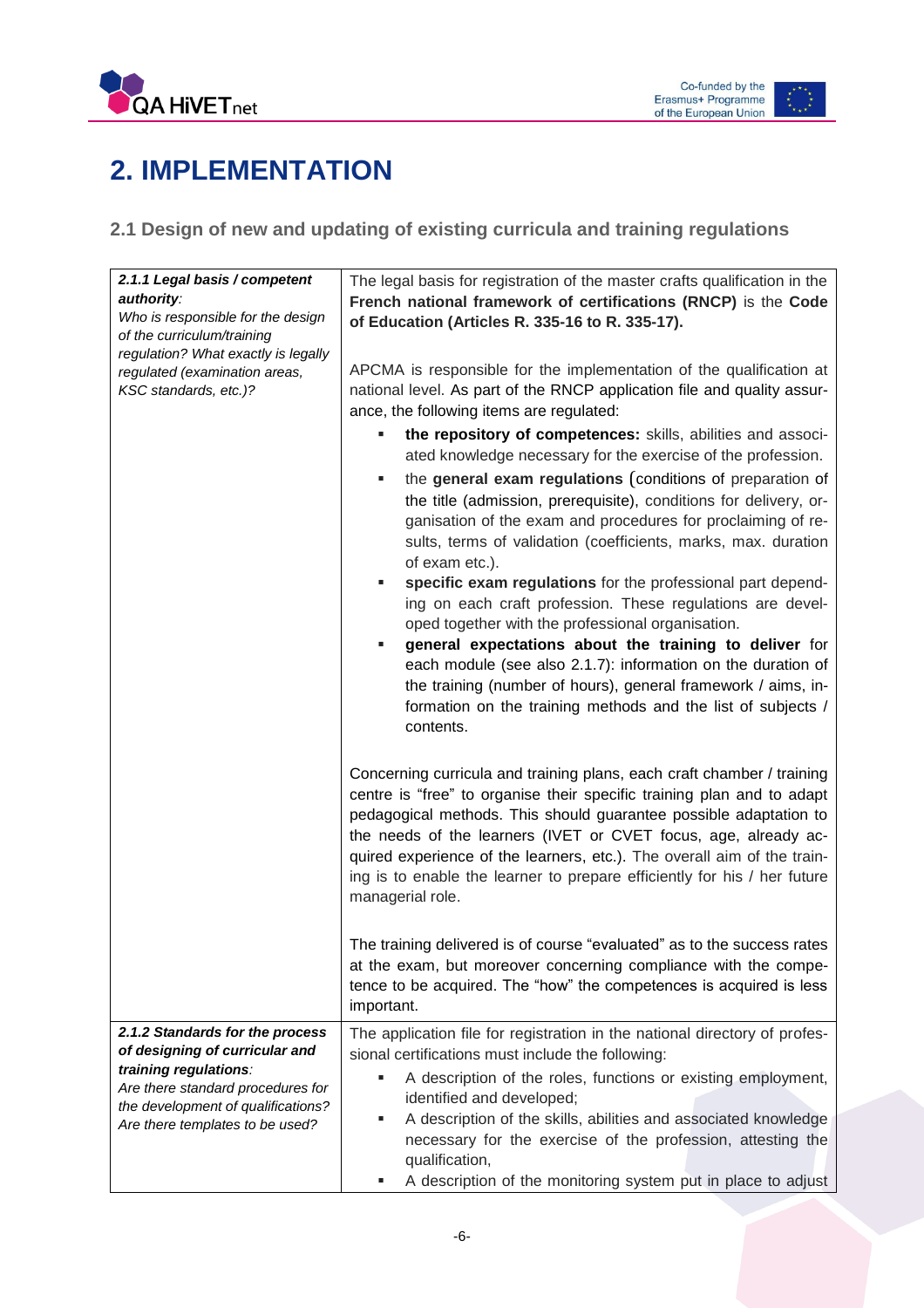

 $\overline{a}$ 



|                                                                                                                                                                                                                           | to changes and developments in the professions<br>A detailed description of the procedure of recognition of prior<br>experience set up in accordance with the regulations in force;<br>Description of the link to other diplomas (existing comparable<br>٠<br>qualifications, total or partial equivalence with other diplo-<br>mas)<br>Description of access procedures (geographic locations of<br>٠<br>training sites, prerequisites, what happens in case of chang-<br>ing of the training site etc.)<br>Description of the composition of the examination boards / ju-<br>ry (constitution rules)                                                                                                                                                                                                                                                                                                                                                                           |
|---------------------------------------------------------------------------------------------------------------------------------------------------------------------------------------------------------------------------|----------------------------------------------------------------------------------------------------------------------------------------------------------------------------------------------------------------------------------------------------------------------------------------------------------------------------------------------------------------------------------------------------------------------------------------------------------------------------------------------------------------------------------------------------------------------------------------------------------------------------------------------------------------------------------------------------------------------------------------------------------------------------------------------------------------------------------------------------------------------------------------------------------------------------------------------------------------------------------|
|                                                                                                                                                                                                                           | The standards therefore concern mainly the design of the qualifica-<br>tion rather than the design of curricula or training regulations <sup>3</sup>                                                                                                                                                                                                                                                                                                                                                                                                                                                                                                                                                                                                                                                                                                                                                                                                                             |
| 2.1.3 Review and update of<br>curricula:<br>Are curricula regularly assessed<br>and reviewed?                                                                                                                             | To develop the certification, APCMA sets up and coordinates a steer-<br>ing committee (development board) which monitors annually the<br>implementation of the qualification. The Steering Committee checks<br>and analyses exam results, the employment situation of holders of<br>the qualification and other information in order to check the relevance<br>of the<br>skills and competences defined in the repository<br>The duration, content and organisation of training<br>The exam conditions and regulations)<br>٠<br>The evaluation criteria, the rating grid<br>The steering committee takes measures to adapt, if necessary, the<br>content of the qualification and also the training / exam conditions in<br>order to reflect (technical) developments in the professional field. The<br>Steering Committee works in liaison with a second committee, the<br>"Exam Commission", which draws up the exam content annually.<br>(see 2.3. Evaluation / examination). |
| 2.1.4 Involvement of key stake-<br>holders:<br>Are stakeholders (social partners,<br>companies, sector organisations,<br>pedagogical experts, VET<br>providers, etc.) involved in the<br>design of new / in the update of | The steering committee (development board) brings together repre-<br>sentatives and experts appointed by the professional organisation<br>(e.g. business owners and sector professionals). In addition, APCMA<br>invites experts from the world of training in order to reflect the variety<br>/ reality of the craft. In general the appointed professional teachers<br>also represent the employees' / trade unions.                                                                                                                                                                                                                                                                                                                                                                                                                                                                                                                                                           |

 $3$  Nevertheless the recent Act of March 5, 2014 on vocational training, employment and social democracy is also investing in the quality of the training delivered. Financing parties (state, region, employment service, etc.) should check the capacity of training providers to deliver quality training based on seven criteria:

the ability to identify " intelligible goals" and to adapt its contents to trainees;

the observance of legal provisions such as the development of rules of procedure, programme defining the prerequisites and aims of the training action, etc.

the fit of teaching methods used with the command, purpose, qualification or the certification in question, the recipients and the duration of the training programme;

the ability to set up a monitoring and evaluation system adapted, from the start of training onwards;

the accessibility of "transparent information" (on implementation, access to training, teaching methods, etc.);

the quality of degrees, diplomas and certificates / qualifications of teaching staff;

and the collection and consideration of learner feedback on the training delivered;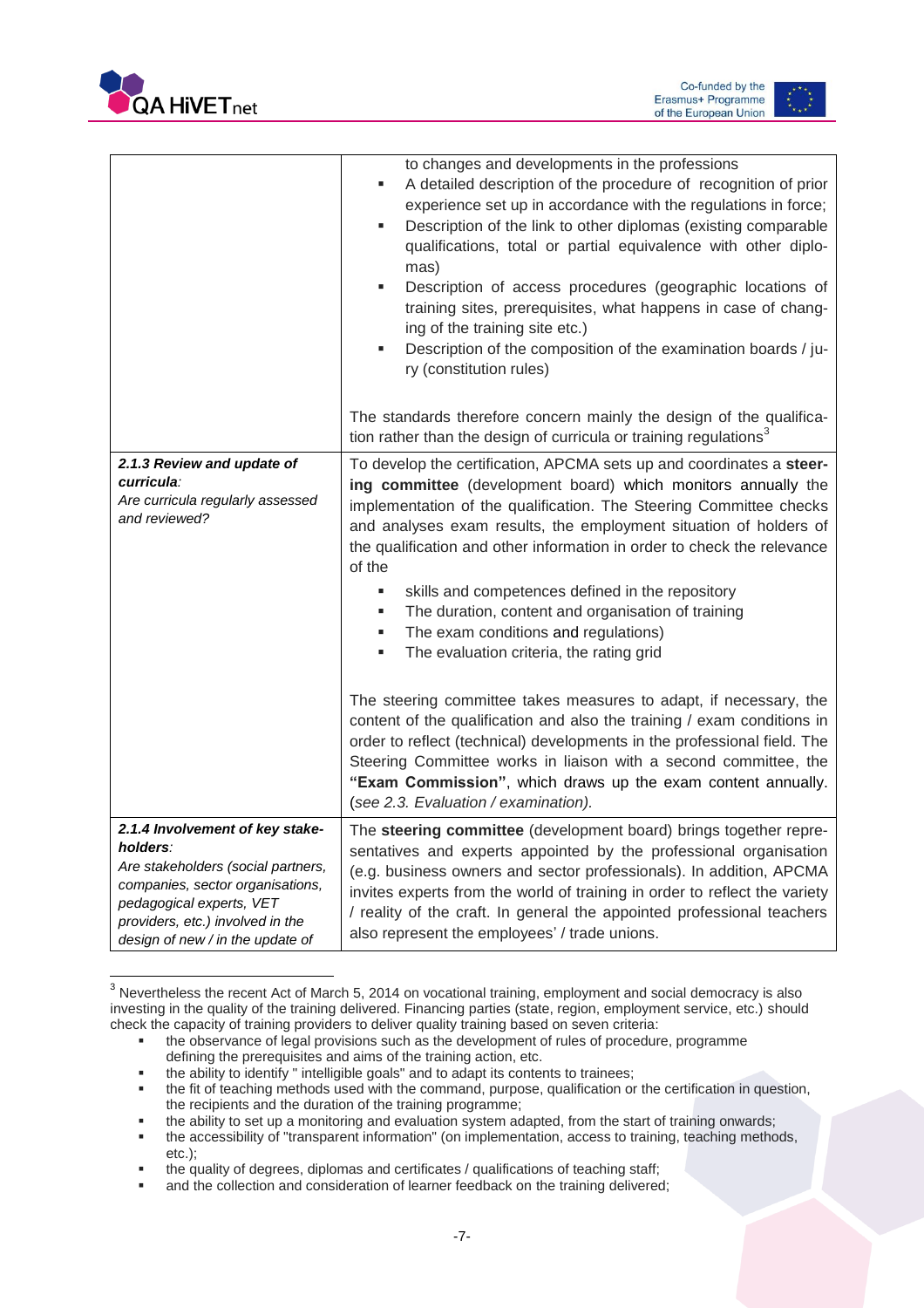



| existing curricula/training<br>regulations? Note: If you refer to<br>stakeholder involvement in each<br>criterion, there is no need to have<br>a separate criterion for this.                                                                                                                                                                                | The "Exam Commission" which elaborates each year the exam<br>content is composed of different experts then the steering committee<br>but with the same type of background (business owners, Master<br>Craftspersons, and teachers/ trainers).                                                                                                                                                                                                                                                                                                                                                                                                                                                                                                                                                                                                                                                                                                                                                                                                                                                                                                                               |                                                                                      |                                                                                                                                                                                                                                                                                                                                                            |  |
|--------------------------------------------------------------------------------------------------------------------------------------------------------------------------------------------------------------------------------------------------------------------------------------------------------------------------------------------------------------|-----------------------------------------------------------------------------------------------------------------------------------------------------------------------------------------------------------------------------------------------------------------------------------------------------------------------------------------------------------------------------------------------------------------------------------------------------------------------------------------------------------------------------------------------------------------------------------------------------------------------------------------------------------------------------------------------------------------------------------------------------------------------------------------------------------------------------------------------------------------------------------------------------------------------------------------------------------------------------------------------------------------------------------------------------------------------------------------------------------------------------------------------------------------------------|--------------------------------------------------------------------------------------|------------------------------------------------------------------------------------------------------------------------------------------------------------------------------------------------------------------------------------------------------------------------------------------------------------------------------------------------------------|--|
| 2.1.5 Link to the labour market:<br>How is the curriculum linked to<br>labour market needs? How is it<br>guaranteed that the curriculum<br>complies with labour market and<br>company needs?                                                                                                                                                                 | The link to the labour market is guaranteed via the demand and in-<br>volvement of the professional organisation on the basis of studies<br>and analyses of the profession's development and through the moni-<br>toring system set up take into account new technical developments,<br>functions and roles of the profession.                                                                                                                                                                                                                                                                                                                                                                                                                                                                                                                                                                                                                                                                                                                                                                                                                                              |                                                                                      |                                                                                                                                                                                                                                                                                                                                                            |  |
| 2.1.6 Application of learning<br>outcome concept:<br>Are LOs used in curricula/training<br>regulations? How are they<br>defined? Which domains of<br>learning are used? Who is<br>involved in the definition and what<br>role do they have? Who is<br>involved in the design of<br>curricula/training regulations?<br>How is the cooperation<br>coordinated? | APCMA coordinates the RNCP application which requires to describe<br>the qualification by :<br>A repository of activities (describing the scope of the pro-<br>fession through main activities and tasks; each unit of com-<br>petences will be described in terms of skills (combination of<br>theoretical and practical knowledge required to carry out a<br>professional task)<br>The repository of activities is linked to a repository of certi-<br>٠<br>fication standards describing the skills and abilities that will<br>be assessed, the assessment, evaluation criteria)<br>CNCP's instructions for drawing up these repositories are close to the<br>concept of "learning outcomes": use of action verbs that clarifies the<br>nature of the professional involvement, reflection of the position or<br>possible position of the individual in the organisation in relation to the<br>production process, pointing out of the management functions, dis-<br>playing structured blocks of activities in order to allow clear state-<br>ments about these functions, highlight the resources mobilised by the<br>professional in terms of knowledge or know-how). |                                                                                      |                                                                                                                                                                                                                                                                                                                                                            |  |
|                                                                                                                                                                                                                                                                                                                                                              | <b>Repository of activities</b>                                                                                                                                                                                                                                                                                                                                                                                                                                                                                                                                                                                                                                                                                                                                                                                                                                                                                                                                                                                                                                                                                                                                             |                                                                                      | <b>Repository of certification</b>                                                                                                                                                                                                                                                                                                                         |  |
|                                                                                                                                                                                                                                                                                                                                                              | Activities<br>Tasks                                                                                                                                                                                                                                                                                                                                                                                                                                                                                                                                                                                                                                                                                                                                                                                                                                                                                                                                                                                                                                                                                                                                                         | Associated<br>competences                                                            | Competences evaluated                                                                                                                                                                                                                                                                                                                                      |  |
|                                                                                                                                                                                                                                                                                                                                                              | <b>Receive and</b><br>advise a<br>client                                                                                                                                                                                                                                                                                                                                                                                                                                                                                                                                                                                                                                                                                                                                                                                                                                                                                                                                                                                                                                                                                                                                    | Identification<br>of clients'<br>wishes and<br>provide indi-<br>vidualised<br>advice | E.g. S/he is able<br>to lead a client interview on: lifestyle,<br>clothing habits, socio-professional envi-<br>ronment, morphological characteristics<br>and expectations<br>to reformulate needs, changes and<br>expectations<br>to propose and explain the service<br>tailored to client characteristics and<br>expectations.<br>establish an assessment |  |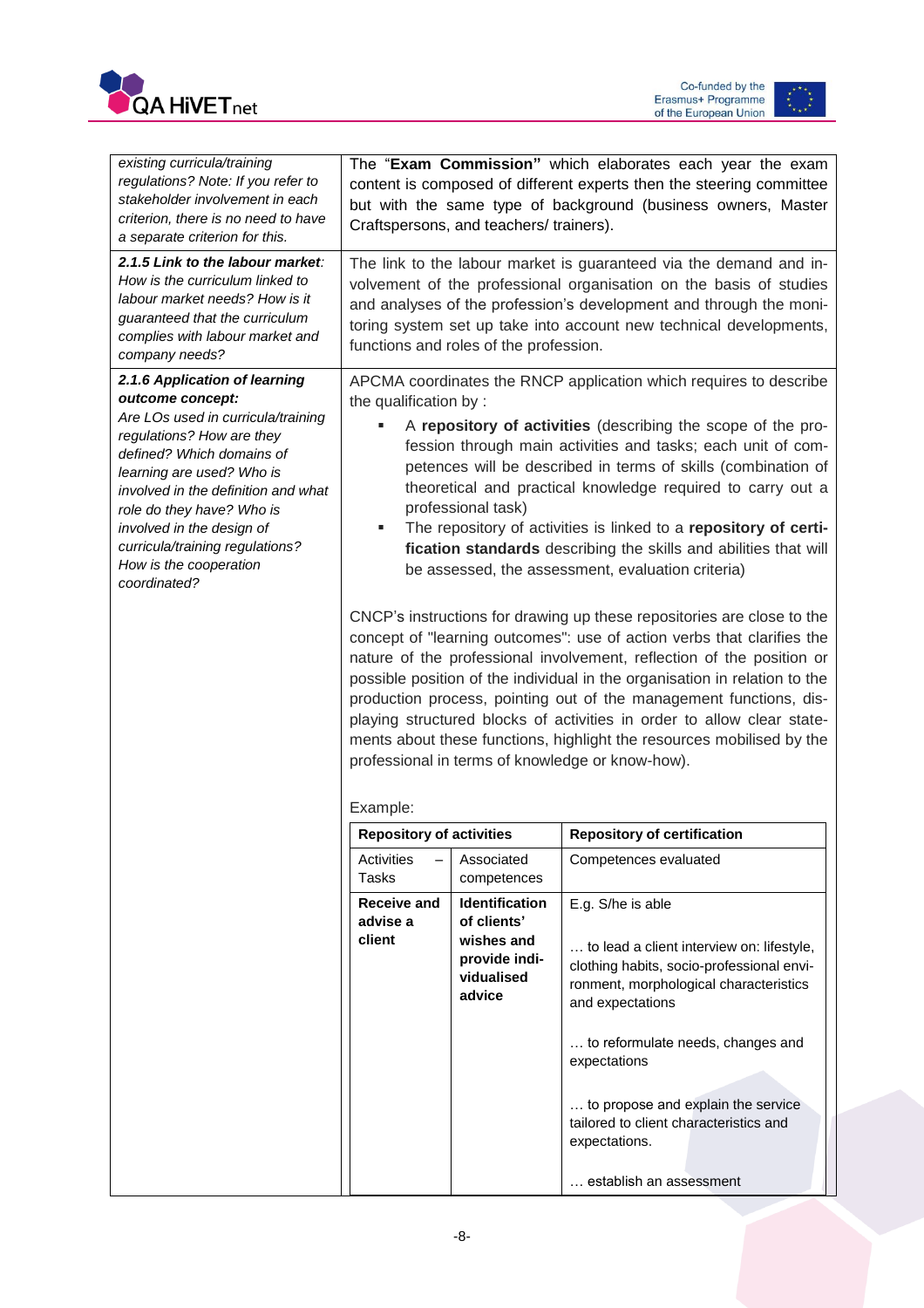



|                                                                                                                                                                                                                    |                                                                                                                                                                                                                                                                                                                                                                                                                              | The Labour code (art. L6323-6, R6323-8 and R6423-3) also stipu-<br>lates that a certification is structured in "block of competences" (co-<br>herent units of competences, which can be evaluated and validated).                                                                                                                                                                                                                               |  |  |
|--------------------------------------------------------------------------------------------------------------------------------------------------------------------------------------------------------------------|------------------------------------------------------------------------------------------------------------------------------------------------------------------------------------------------------------------------------------------------------------------------------------------------------------------------------------------------------------------------------------------------------------------------------|-------------------------------------------------------------------------------------------------------------------------------------------------------------------------------------------------------------------------------------------------------------------------------------------------------------------------------------------------------------------------------------------------------------------------------------------------|--|--|
| 2.1.7 Information in curricula<br>and training regulations: What<br>information is provided in<br>curricula/training regulations (e.g.<br>title, duration, entry requirements,<br>learning contents, costs, etc.)? | The general training regulation stipulates<br>The duration of training<br>The general goals<br>٠<br>General instructions for implementation<br>٠<br>Educational aim and content of training (outline)                                                                                                                                                                                                                        |                                                                                                                                                                                                                                                                                                                                                                                                                                                 |  |  |
|                                                                                                                                                                                                                    | <b>Example: BM Entrepreneurial Function - Module A</b>                                                                                                                                                                                                                                                                                                                                                                       |                                                                                                                                                                                                                                                                                                                                                                                                                                                 |  |  |
|                                                                                                                                                                                                                    | <b>Duration: 49 hours</b><br>General goal: Empower the learner to make adequate use of all<br>institutional and private stakeholders' contacts which contribute to the<br>development of his/ her craft business, adopting appropriate and<br>targeted communication techniques. Module A is organised in several<br>sub modules, e.g.:                                                                                      |                                                                                                                                                                                                                                                                                                                                                                                                                                                 |  |  |
|                                                                                                                                                                                                                    | Specific goal of sub module A.1.: Place the company and stake-<br>holders in their economic environment: Identify the main actors in<br>order to manage the environment of the company efficiently.<br>(28 hours)                                                                                                                                                                                                            |                                                                                                                                                                                                                                                                                                                                                                                                                                                 |  |  |
|                                                                                                                                                                                                                    | General instructions for the training delivered: the roles and mis-<br>sions of different actors will be illustrated through examples directly<br>related to the craft business, avoiding the pitfall of a theoretical eco-<br>nomic course; added value will be discussed related to the creation,<br>development and liquidation of the company but also, and especially,<br>in relation to the daily life of the company. |                                                                                                                                                                                                                                                                                                                                                                                                                                                 |  |  |
|                                                                                                                                                                                                                    | The module will show the importance of updating knowledge on the<br>company's business environment. Links between legal aspects and<br>economic actors will be highlighted by illustrating concrete situations;                                                                                                                                                                                                              |                                                                                                                                                                                                                                                                                                                                                                                                                                                 |  |  |
|                                                                                                                                                                                                                    | Pedagogical<br>aims                                                                                                                                                                                                                                                                                                                                                                                                          | <b>Content</b>                                                                                                                                                                                                                                                                                                                                                                                                                                  |  |  |
|                                                                                                                                                                                                                    | Craft<br>company<br>sector<br>and<br>of<br>skilled crafts                                                                                                                                                                                                                                                                                                                                                                    | Economic definition of a company<br>The skilled crafts sector: French and European defini-<br>tion; its place in the economy;<br>Registration in the trades register: definition, limits,<br>rights and duties<br>The representation of the sector: the chambers of<br>skilled crafts and professional organisations, analysis<br>of their role, their contributions / added-value and<br>services. The representation of the sector in Europe. |  |  |
|                                                                                                                                                                                                                    |                                                                                                                                                                                                                                                                                                                                                                                                                              |                                                                                                                                                                                                                                                                                                                                                                                                                                                 |  |  |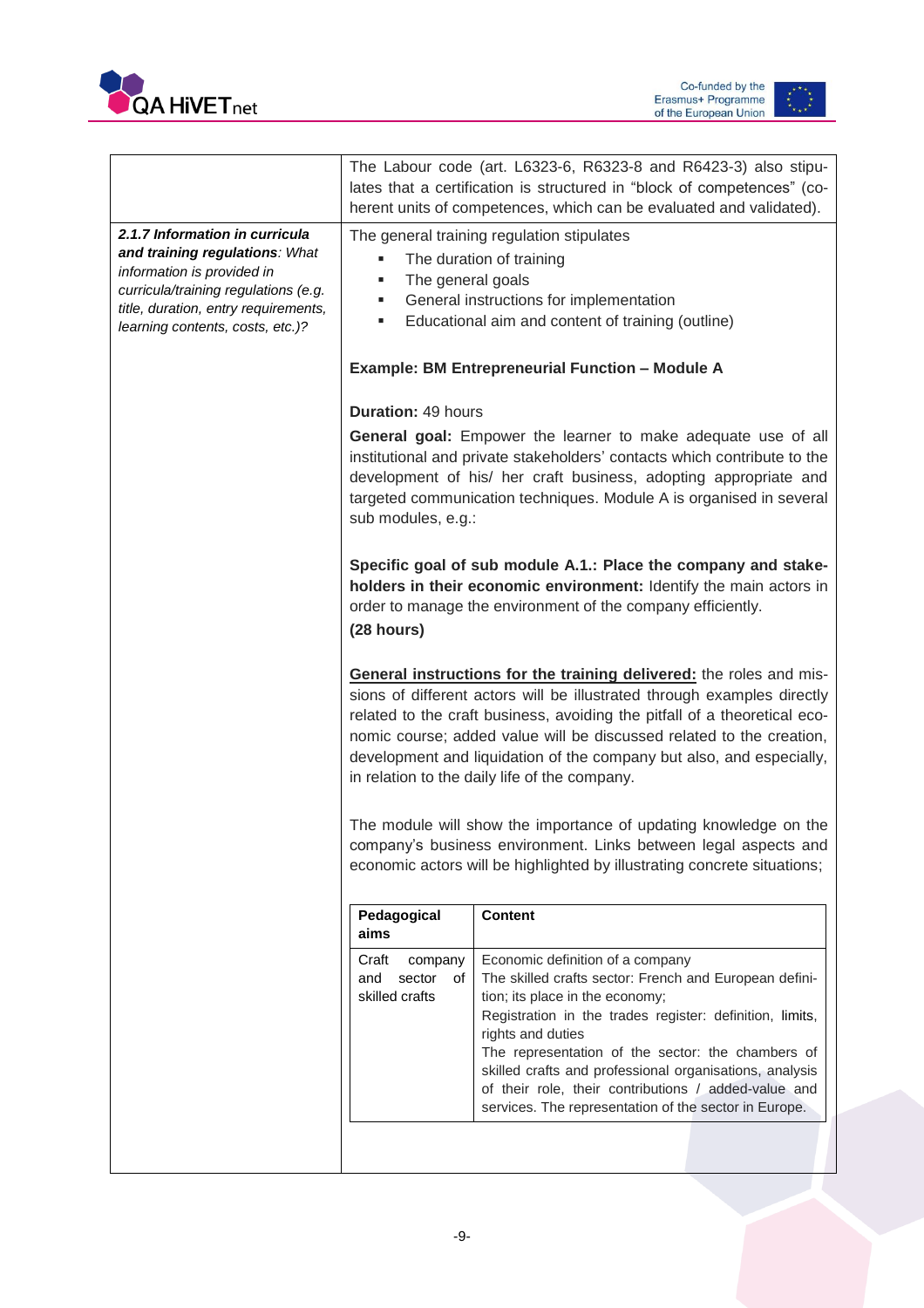



| 2.1.8 Pathways, progression<br>and bridges (permeability):<br>What does this certificate entitle<br>its holder to do (in the labour<br>market and within the education<br>system)?                                                                                                    | In the French system, the BM does not offer automatic gateways to<br>university courses of the next level II. Each university will decide case<br>by case. APCMA has negotiated so far only the automatic recognition<br>of BM for continuing to a CNAM diploma (Level II bachelor of PMI<br>SME manager). Generally, individuals studying at level II do not in-<br>tend to work as artisans within their profession, but as managers,<br>developers or sellers of products for industry.                                                                                                                                                                                                 |  |  |
|---------------------------------------------------------------------------------------------------------------------------------------------------------------------------------------------------------------------------------------------------------------------------------------|--------------------------------------------------------------------------------------------------------------------------------------------------------------------------------------------------------------------------------------------------------------------------------------------------------------------------------------------------------------------------------------------------------------------------------------------------------------------------------------------------------------------------------------------------------------------------------------------------------------------------------------------------------------------------------------------|--|--|
| 2.1.9 Entrepreneurial attitude<br>and skills:<br>Do they play a role in the<br>curriculum? In what way are they<br><i>imparted?</i>                                                                                                                                                   | The training is organised in modules. The training programme in-<br>cludes a part about the professional technics and modules for the<br>management of a company (called general or transversal modules).<br>A training module is specifically devoted to the managerial I function:                                                                                                                                                                                                                                                                                                                                                                                                       |  |  |
|                                                                                                                                                                                                                                                                                       | <b>BM Module A: entrepreneurial role (49 hours)</b>                                                                                                                                                                                                                                                                                                                                                                                                                                                                                                                                                                                                                                        |  |  |
|                                                                                                                                                                                                                                                                                       | Identify the different actors - check the craft business envi-<br>ш<br>ronment<br>Communicate effectively with economic and institutional ac-<br>tors<br>However, the other modules, for example, the commercial, economic<br>and financial management of a crafts company and human resources<br>management, are of course also necessary for running a business.                                                                                                                                                                                                                                                                                                                         |  |  |
|                                                                                                                                                                                                                                                                                       | (see list of modules in the appendix)                                                                                                                                                                                                                                                                                                                                                                                                                                                                                                                                                                                                                                                      |  |  |
| 2.1.10 Companies as learning<br>sites:<br>What is the share of practical<br>learning (work-based, work-place<br>learning)? How is it organised?<br>How are practical learning phases<br>quality assured? How are they<br>assessed? How are they linked to<br>the theoretical tuition? | The master crafts qualification is implemented (accessible):<br>1 / through initial vocational training (under an apprenticeship con-<br>tract). In this case the training takes place in the company and at a<br>training centre. Example: 13 weeks a year / 35 hours per week of<br>training in the training centre. The company has to appoint an in-<br>company trainer with at least the same level of qualification.<br>2 / through CVET training for employees. Usually they participate in<br>the training in their own time (evening and / or Monday - one day per<br>week)<br>3 / through validation of prior experience                                                         |  |  |
|                                                                                                                                                                                                                                                                                       | The company is supposed to know the qualification repository. The<br>company is supposed to deliver support and training allowing the<br>acquisition of skills and competences corresponding to the qualifica-<br>tion and prepare candidates for examination. In initial vocational train-<br>ing, the apprentice keeps a training diary validated both by the com-<br>pany and the training centre. This does not exist in continuous train-<br>ing where the employee negotiated his/her participation in the training<br>with his employer (often it is the company which suggests a training<br>course to an employee in order to give him/her further responsibility<br>afterwards). |  |  |
|                                                                                                                                                                                                                                                                                       | There is no formal control system of the company, but, intermediary<br>bodies such as the craft chambers and in particular the training cen-<br>tres can always intervene informally to recommend adjustments and/<br>or may propose to strengthen training on specific issues for which a<br>gap compared to the expected competence is found. It is possible, for                                                                                                                                                                                                                                                                                                                        |  |  |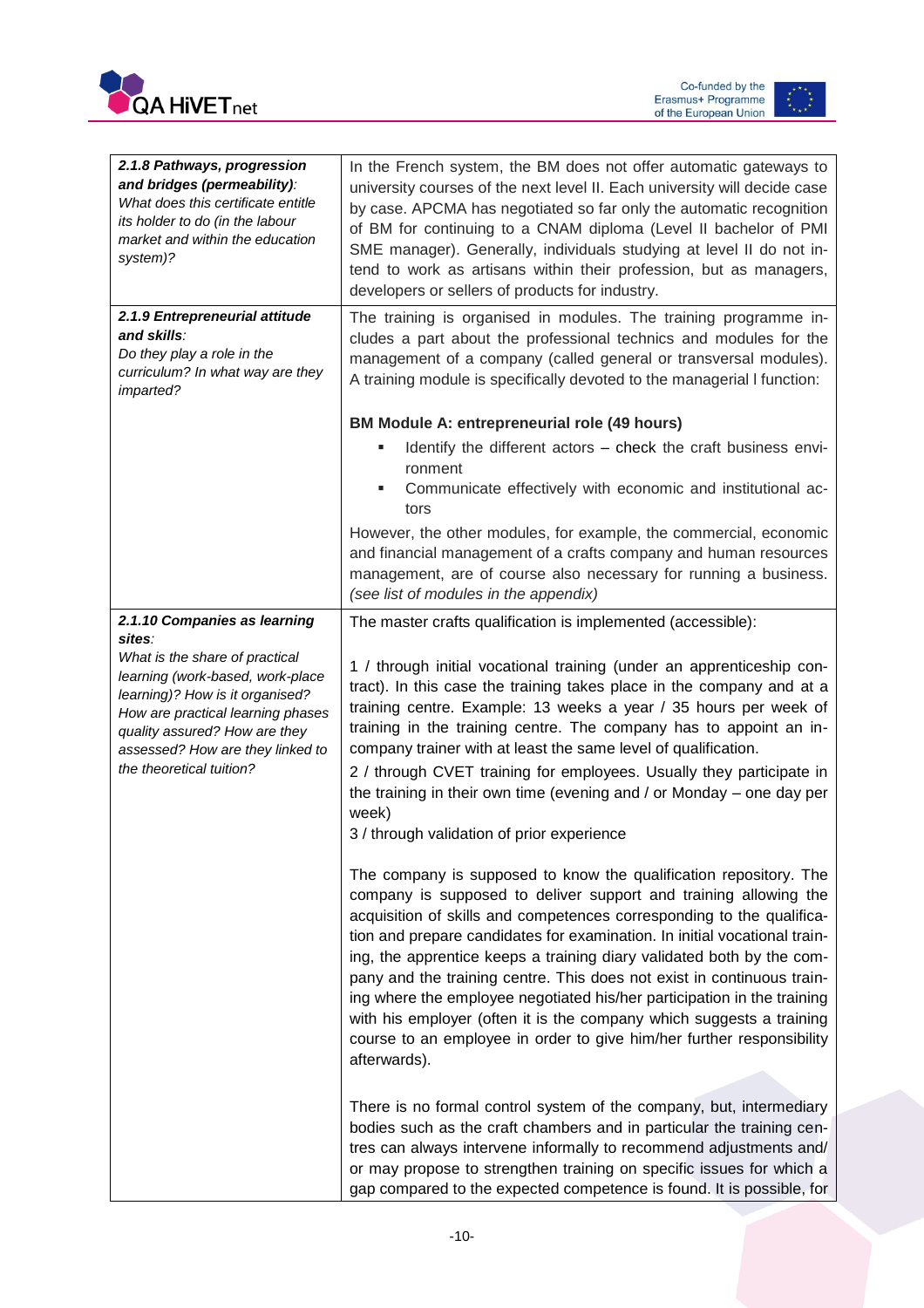



|                                                                                                                                                                                                        | instance, to a take a periodical traineeship in another company (an<br>example from hairdressing: a salon that has no men's hairdressing<br>can offer the learner an internship in another company that offers<br>these techniques).                                                                                                                                                                                                                                                                                                                                                                                                                  |
|--------------------------------------------------------------------------------------------------------------------------------------------------------------------------------------------------------|-------------------------------------------------------------------------------------------------------------------------------------------------------------------------------------------------------------------------------------------------------------------------------------------------------------------------------------------------------------------------------------------------------------------------------------------------------------------------------------------------------------------------------------------------------------------------------------------------------------------------------------------------------|
| 2.1.11 Entry requirements:<br>Who is accepted to the<br>programme/qualifications? What<br>criteria do learners have to fulfil<br>(e.g. age, pre-qualification, etc.)?<br>Is prior learning recognised? | <b>Access to training:</b><br>In general the training is open to all holders of a professional degree<br>or level IV / EQF 4 in the relevant craft, but specific regulations for<br>each profession may determine the qualifications or degrees neces-<br>sary to enter training level III / EQF 5 or the number of years of expe-<br>rience that can be considered as a prerequisite. As the BM is imple-<br>mented through IVET, CVET, it is as well possible to acquire the<br>qualification through validation of prior experience. The age limit may<br>only apply to initial training (25 year). For further training there is no<br>age limit. |
|                                                                                                                                                                                                        | Admission to the training course is via a departmental evaluation<br>committee, set up in each skilled crafts chamber. The evaluation<br>committee is under the responsibility of the president of the skilled<br>craft chamber. This committee is composed of<br>• The president of the skilled craft chamber or his representative<br>• An artisan, preferably a professional education counsellor<br>• A school inspector or his representative, if possible<br>. An educational/ pedagogical expert from the skilled craft chamber.                                                                                                               |
|                                                                                                                                                                                                        | Prior to admission, each candidate submits an applicant file or has at<br>least an interview for evaluation and "positioning". The committee can<br>decide to admit candidates who do not have a diploma level IV but<br>professional experience of equivalent level to IV / EQF 4. The com-<br>mittee will also take into account the maturity, experience and level of<br>general skills if these are sufficient to access management or entre-<br>preneurial role.                                                                                                                                                                                 |

<span id="page-11-0"></span>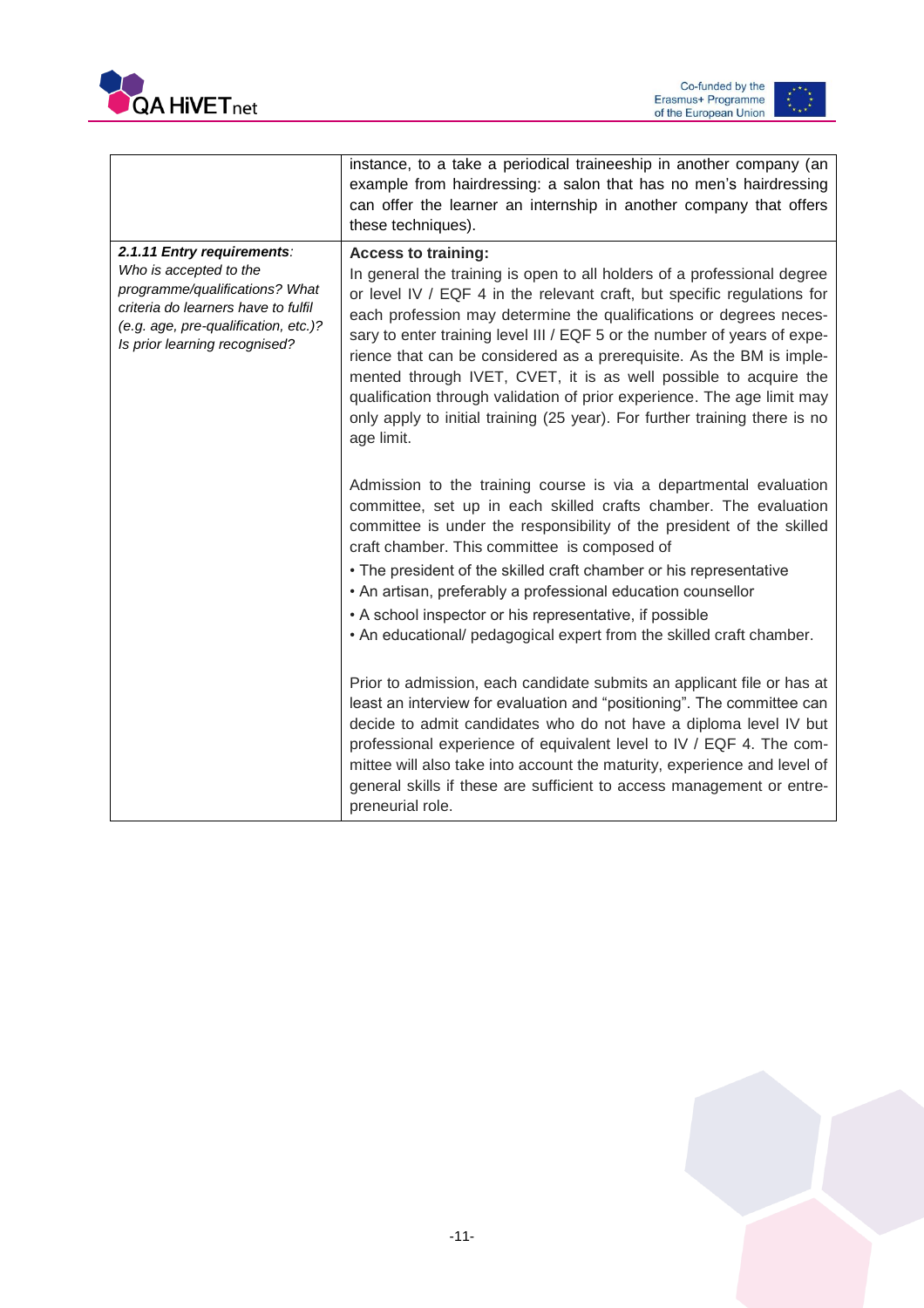



### **2.2 Implementation of tuition**

| 2.2.1 Teachers and trainers:<br>Who can teach in the programme<br>leading to the qualification in<br>question? Which qualifications are<br>they required to have? Is there<br>obligatory in-service training for<br>these teachers? | All skilled crafts chambers can offer the qualification, as long as they<br>inform APCMA of the opening of a training section and that they get<br>an agreement per training in this field $(=$ recognised as competent<br>with equipment / material and human resources available by the na-<br>tional stakeholder APCMA and especially by the professional organi-<br>sation.                                                                                                                                                                                       |
|-------------------------------------------------------------------------------------------------------------------------------------------------------------------------------------------------------------------------------------|-----------------------------------------------------------------------------------------------------------------------------------------------------------------------------------------------------------------------------------------------------------------------------------------------------------------------------------------------------------------------------------------------------------------------------------------------------------------------------------------------------------------------------------------------------------------------|
|                                                                                                                                                                                                                                     | The agreement / labelling procedure<br>The request must recommendation by a local professional organisa-<br>tion / supporting letter, CVs of teachers, descriptions of equipment<br>and a needs/opportunity analysis. The training sites get a label for an<br>indefinite period unless otherwise requested by the professional or-<br>ganisation. It is the professional organisation which sets the criteria<br>for labelling and the pertaining to the agreement.                                                                                                  |
|                                                                                                                                                                                                                                     | Teachers' and trainers' background:                                                                                                                                                                                                                                                                                                                                                                                                                                                                                                                                   |
|                                                                                                                                                                                                                                     | teachers who teach the professional part of the BM must hold<br>as minimum the same qualification or equivalent level III /<br>EQF 5;<br>teachers of the general modules must be holders of a master<br>٠<br>degree level II. In general, the training centres of the skilled<br>craft chambers are subject to an "authorisation" or rather<br>non-opposition awarded by the ministry of education (MEN).<br>trainers in the company must hold as minimum the same<br>٠<br>qualification or equivalent level III / EQF and three years' pro-<br>fessional experience. |
|                                                                                                                                                                                                                                     | In addition, APCMA delivers specific training for teachers and exami-<br>nation board members, to guarantee the same level of expertise for<br>all teachers and evaluators (including in particular training regulations<br>and assessment procedures, evaluation criteria etc.). This training is<br>organised by the CFCMA, the training centre of APCMA.                                                                                                                                                                                                           |
|                                                                                                                                                                                                                                     | The training is delivered by the members of the steering committee<br>who originally drew up the certification and who are holders of the<br>"Best Craftsman of France" certificate (MOF), a national two-yearly<br>competition that rewards the best French craftsmen (after a practical<br>exam and technical record validated with a min score of 16/20).<br>http://www.meilleursouvriersdefrance.info                                                                                                                                                             |
| 2.2.2 Equipment and tools:<br>Is there special equipment<br>required for the tuition?                                                                                                                                               | The relevant professional organisation establishes the specific rules<br>on the requirements for training facilities (equipment, quality of work-<br>shops and individual workplace, qualification of teachers, jury mem-<br>bers, etc.). An agreement / contract between the professional organi-<br>sation and the training institution is made. The contract describes the<br>responsibilities of the training organisation, rights and duties, the<br>equipment, the roles, etc.                                                                                  |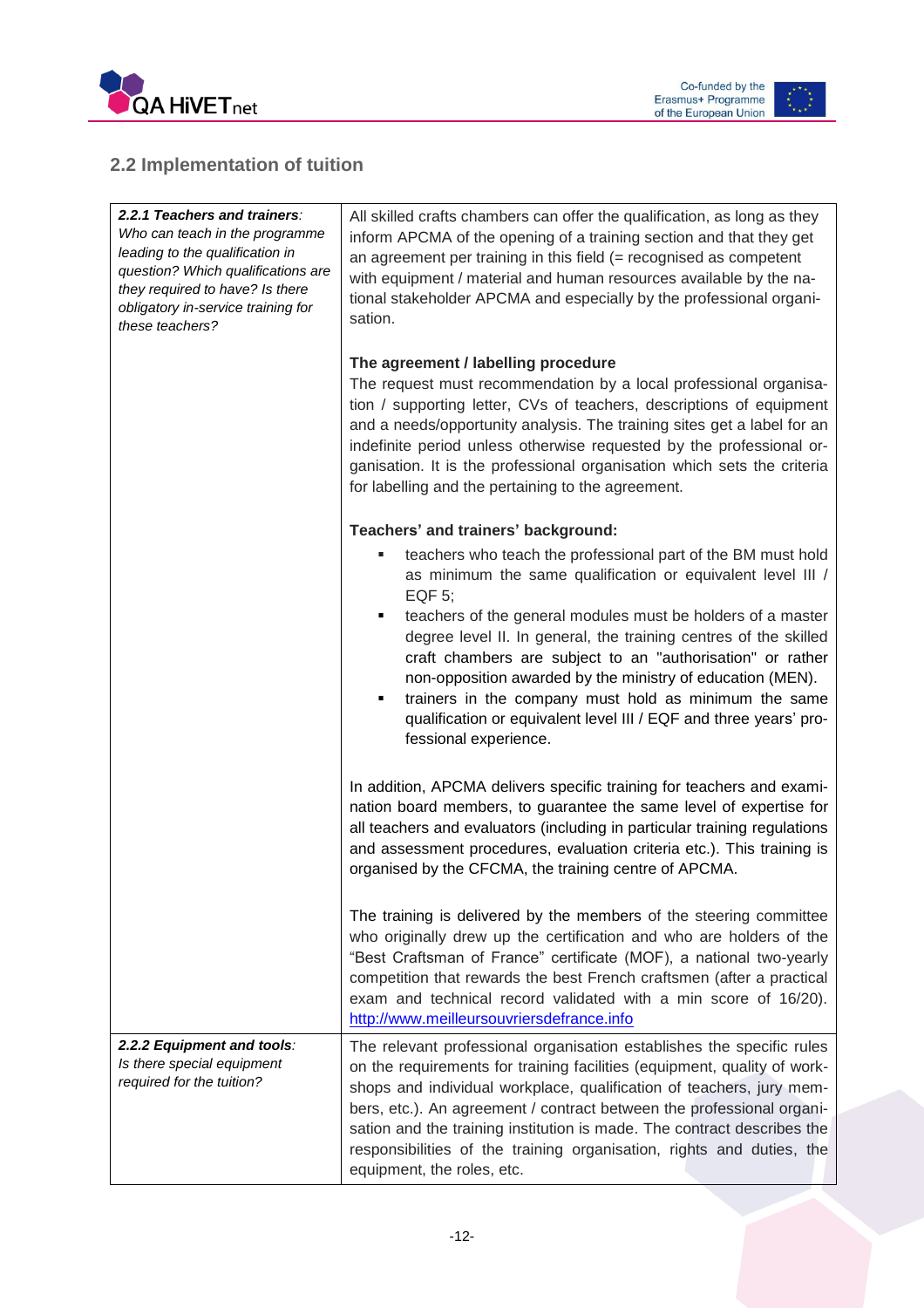



| 2.2.3 Teaching and training<br>materials:<br>Who compiles these materials?<br>Who guarantees that the contents<br>are relevant and up-to-date?                                                      | There is no centralised development of common educational materi-<br>al: it is the responsibility of the appointed teachers to prepare and<br>provide teaching materials corresponding to the training programme<br>and to ensure this is adapted to the diversity of the learners. The<br>training programme gives only some general guidelines (cf. 2.2.4)                                                                                                                                                                                                                                                                                                                                                                                                                                                                                                                                                                                                                                         |              |               |  |
|-----------------------------------------------------------------------------------------------------------------------------------------------------------------------------------------------------|------------------------------------------------------------------------------------------------------------------------------------------------------------------------------------------------------------------------------------------------------------------------------------------------------------------------------------------------------------------------------------------------------------------------------------------------------------------------------------------------------------------------------------------------------------------------------------------------------------------------------------------------------------------------------------------------------------------------------------------------------------------------------------------------------------------------------------------------------------------------------------------------------------------------------------------------------------------------------------------------------|--------------|---------------|--|
| 2.2.4 Pedagogy:                                                                                                                                                                                     | Number of hours of training for BM in training centre:                                                                                                                                                                                                                                                                                                                                                                                                                                                                                                                                                                                                                                                                                                                                                                                                                                                                                                                                               |              |               |  |
| Which teaching methods are<br>used? How much practical training                                                                                                                                     |                                                                                                                                                                                                                                                                                                                                                                                                                                                                                                                                                                                                                                                                                                                                                                                                                                                                                                                                                                                                      | <b>IVET</b>  | <b>CVET</b>   |  |
| (in companies, but also in<br>laboratories, workshops, etc.) is                                                                                                                                     | <b>Modules</b>                                                                                                                                                                                                                                                                                                                                                                                                                                                                                                                                                                                                                                                                                                                                                                                                                                                                                                                                                                                       | <b>Hours</b> | <b>VHours</b> |  |
| foreseen?                                                                                                                                                                                           | General                                                                                                                                                                                                                                                                                                                                                                                                                                                                                                                                                                                                                                                                                                                                                                                                                                                                                                                                                                                              | 497h         | 329 h         |  |
|                                                                                                                                                                                                     | Professional                                                                                                                                                                                                                                                                                                                                                                                                                                                                                                                                                                                                                                                                                                                                                                                                                                                                                                                                                                                         | 182h         | 120 h         |  |
|                                                                                                                                                                                                     | <b>TOTAL</b>                                                                                                                                                                                                                                                                                                                                                                                                                                                                                                                                                                                                                                                                                                                                                                                                                                                                                                                                                                                         | 679h         | 449 h         |  |
|                                                                                                                                                                                                     | In general, applied pedagogy should primarily help to develop analyt-<br>ical skills and strategic decision-making (applied to situations encoun-<br>tered in business and work situations). E.g.: candidates are not asked<br>to draw up a balance sheet, but to interpret and analyse different<br>balance sheets and demonstrate solutions and consequences of this<br>analysis for the company. National guidelines give only some general<br>recommendations:<br>Treating topics in a dynamic and practical way<br>Addressing the topics through examples directly related to<br>ш<br>the craft business;<br>Demonstrating the usefulness of topics in the everyday life of<br>the company;<br>Illustrating topics through typical work situations<br>٠<br>Using innovative teaching tools;<br>٠<br>Representing and focusing on the realities of the craft busi-<br>ness.                                                                                                                      |              |               |  |
| 2.2.5 Learners' support:<br>Are career guidance and/or<br>individualised and target-group<br>oriented counselling services<br>offered? What support service for<br>potential drop-outs is foreseen? | <b>Before access to training</b><br>The guidance office (CAD) of the skilled craft chamber offers infor-<br>mation and guidance on the craft sector and access to craft profes-<br>sions. Regional universities of crafts (URMA), as services of the re-<br>gional skilled craft chamber monitor and support individualized train-<br>ing pathways.<br>The new labour reform (law of 5 March 2014) confirmed the creation<br>of a regional public service for orientation / guidance (SPRO), con-<br>trolled by the regional council. Skilled craft chambers are involved in<br>the set-up and implementation of SPRO.<br>For BM in particular, a pedagogical team of the training centre organ-<br>ise "positioning of the candidates: the training centre can propose to<br>adapt training pathways (extend or shorten the training time), rec-<br>ommend additional training to catch up with the required level or pro-<br>pose a different organisation of training adapted to candidate needs. |              |               |  |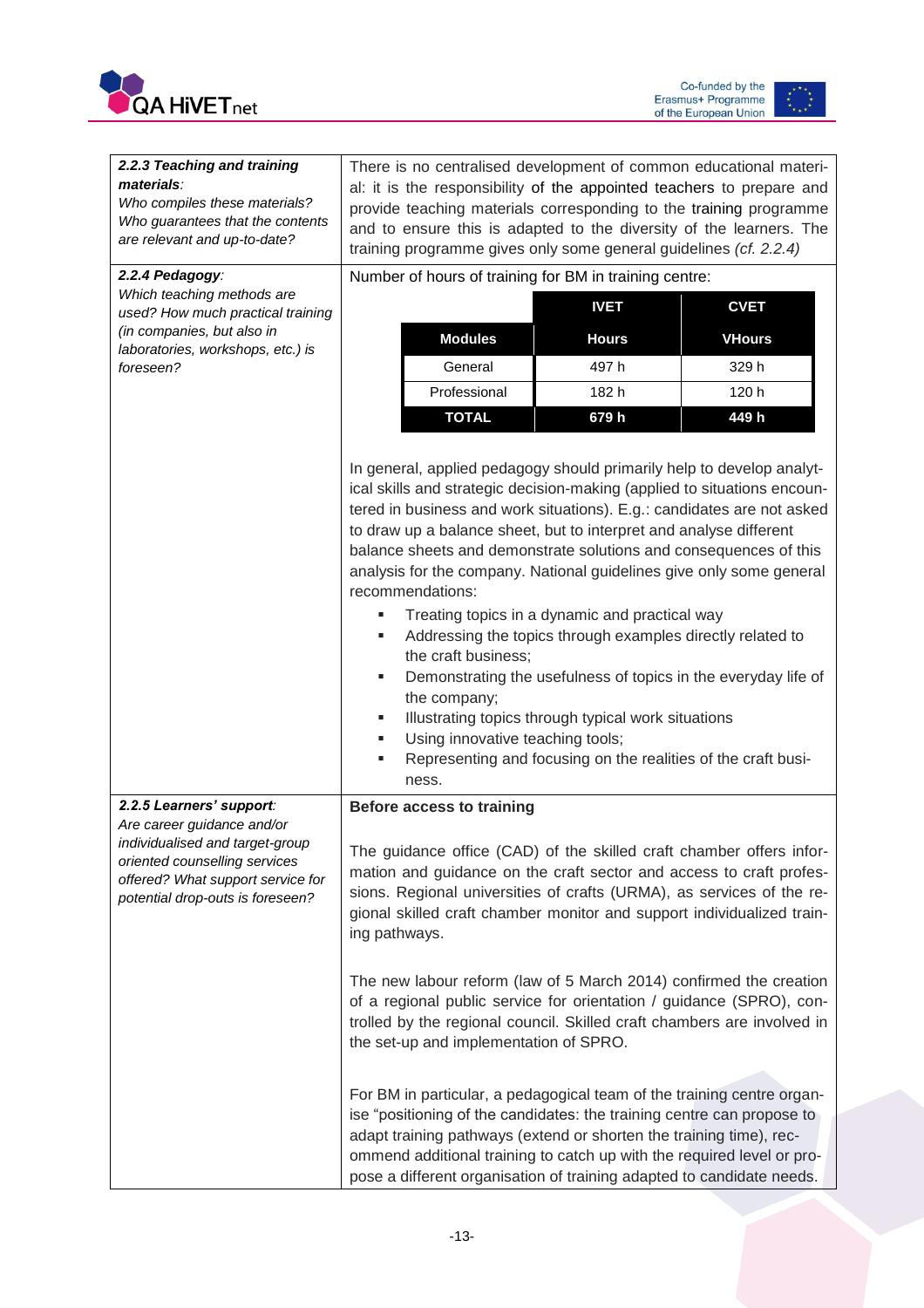



| The local (departmental) commission of evaluation may recommend<br>a partial or complete exemption from training in line with candidates'<br>already acquired competences. In this case, the training centre can<br>offer the candidate preparation for the final exam only.                                                                                                                                                                                           |
|------------------------------------------------------------------------------------------------------------------------------------------------------------------------------------------------------------------------------------------------------------------------------------------------------------------------------------------------------------------------------------------------------------------------------------------------------------------------|
| <b>During training</b><br>The training centres offer mediation and support. Dropout is not really<br>an issue at the level of master craft training. E.g. although only about<br>50% of candidates pass the BM hairdresser final exam when there is<br>partial exam success, the modules are valid for a five-year period<br>The candidate can take the exams of the failed modules again as an<br>independent candidate and validate qualification as a whole step by |
| step.                                                                                                                                                                                                                                                                                                                                                                                                                                                                  |

### <span id="page-14-0"></span>**2.3 Assessment for certification**

| 2.3.1 Examiners:<br>Who is involved in the exam<br>(single examiners/group of<br>examiners)? What<br>qualifications/which (professional)<br>background are examiners<br>required to have? Are they<br>allowed to teach as well? How are<br>they selected? How is their work<br>assessed/monitored? | All particular juries (for one profession) are chaired by a head of a<br>craft company, holder of the BM qualification. The jury is composed<br>of:<br>one or two teachers of the profession, other than training<br>facilitators,<br>a craftsman or employee holder if possible of the BM.                                                                                                                                                                                                                                                      |
|----------------------------------------------------------------------------------------------------------------------------------------------------------------------------------------------------------------------------------------------------------------------------------------------------|--------------------------------------------------------------------------------------------------------------------------------------------------------------------------------------------------------------------------------------------------------------------------------------------------------------------------------------------------------------------------------------------------------------------------------------------------------------------------------------------------------------------------------------------------|
|                                                                                                                                                                                                                                                                                                    | The jury is appointed by the president of the skilled craft chamber. In<br>general, the professional organisation appoints the craft companies<br>to be part of the jury. Artisans or employees who are members of the<br>jury must working in the profession and / or have ceased activity with-<br>in thirty-six (36) months of the date of the jury meeting.<br>Training centres will propose teachers to be members of the profes-<br>sional jury.                                                                                           |
|                                                                                                                                                                                                                                                                                                    | Relatives of an exam candidate, his/her employer, trainers and col-<br>leagues cannot be part or the professional jury nor of the commission<br>which chooses the exam. For example, for hairdressers in particular,<br>their teachers cannot be member of a jury of the exam session of the<br>same year and not in the same city / area. Examination boards are<br>regional and "judge" in other regions than their own, in order to avoid<br>conflicts of interest.<br>All jury members receive specific training together with the teachers, |
|                                                                                                                                                                                                                                                                                                    | organised by APCMA (see above).                                                                                                                                                                                                                                                                                                                                                                                                                                                                                                                  |
| 2.3.2 Entry requirement:<br>Who has access to the exam? Do<br>candidates have to fulfil certain<br>requirements (e.g. age, pre-<br>qualification, etc.)? Is prior<br>learning recognised?                                                                                                          | Access to the exam:<br>The candidate must have completed the training modules and be<br>registered for the examination. Registration is made at the skilled<br>craft chamber. It is subject to the presentation of:<br>An individual record of civil status;<br>The notification of the departmental committee's decision on<br>٠<br>the applicant's training and individual prescriptions of his/her                                                                                                                                            |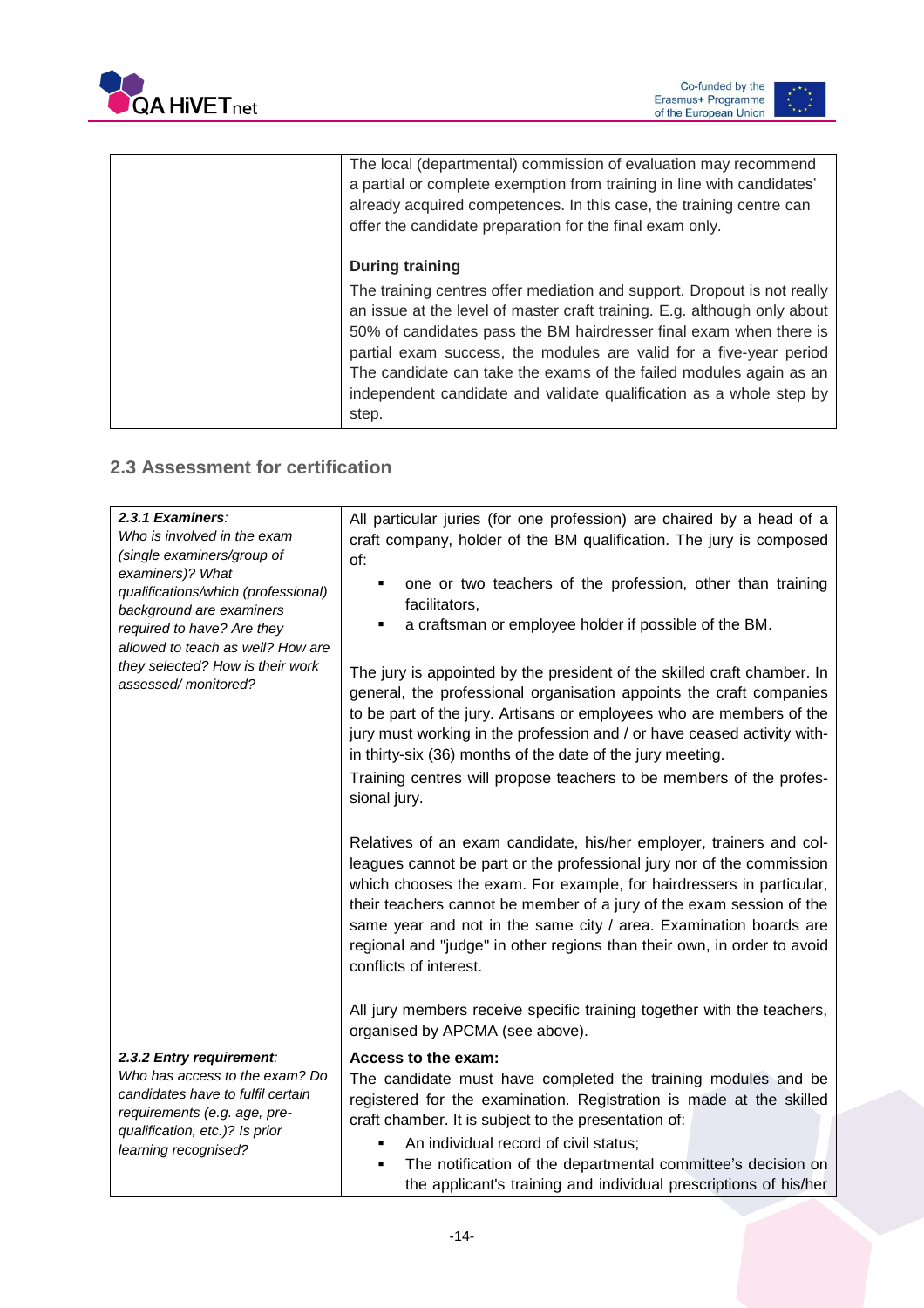

|                                                                                                                                                                                                                                                   | training plan;<br>A certificate to verify candidate's regular participation in the<br>٠<br>training in question (attendance of about 80% min);<br>A medical certificate for physically disabled candidates;<br>٠<br>The applicant must have paid his/her fees.<br>The candidate who meets the requirements for registration will re-<br>ceive a convocation from the president of the skilled craft chamber at<br>least fifteen days before the date of the exam. The convocation de-<br>tails the precise date, location, time and duration of the exam and<br>tools and / or equipment which the candidate must bring.                                                                                                                                                                                                                                                                                                                                                                                                                                    |
|---------------------------------------------------------------------------------------------------------------------------------------------------------------------------------------------------------------------------------------------------|-------------------------------------------------------------------------------------------------------------------------------------------------------------------------------------------------------------------------------------------------------------------------------------------------------------------------------------------------------------------------------------------------------------------------------------------------------------------------------------------------------------------------------------------------------------------------------------------------------------------------------------------------------------------------------------------------------------------------------------------------------------------------------------------------------------------------------------------------------------------------------------------------------------------------------------------------------------------------------------------------------------------------------------------------------------|
| 2.3.3 Standards (KSC):<br>Who defines the standards? How<br>are they linked to the LOs? How<br>are they linked to the labour<br>market? Are assessment criteria<br>based on LOs and to what extent<br>are they used in the assessment<br>process? | The Master's Certificate is issued in line with the results obtained in<br>the examination. The exam is nationally defined by<br>the general regulations<br>٠<br>the specific professional regulations. The specific regulations<br>٠<br>of the professional module are drawn up in consultation with<br>the relevant national professional organisations.                                                                                                                                                                                                                                                                                                                                                                                                                                                                                                                                                                                                                                                                                                  |
|                                                                                                                                                                                                                                                   | Skilled craft chambers are involved in defining topics, exam contents<br>and schedules for the final exam at national level. For each module,<br>topics are finalised and chosen by the exam commission organised<br>by APCMA which is composed of:<br>a president of a skilled craft chamber or his/her representa-<br>tive<br>one or two artisans, holders of Master certificate<br>٠<br>one or two representatives of the professional organisation<br>٠<br>a representative of the Ministry in charge of Crafts,<br>٠<br>a representative of the Ministry of Labour,<br>two or three trainers and education experts involved in the<br>preparation of the master certificate                                                                                                                                                                                                                                                                                                                                                                            |
|                                                                                                                                                                                                                                                   | The master certificate exam covers all the competences / units of the<br>repository. The examination is organised in modules and reproduces<br>if possible actual working conditions. An example from hairdressing:<br>Professional technology: delivery of hairdressing services on<br>real models, total creativity, colour, cut, styling, brushing and<br>oral explanation of the resolution of technical / problem solv-<br>ing cases (8 hours)<br>Developments within the political-administrative and legal<br>٠<br>environment at national and European level of an artisanal<br>hairdressing business (written exam 3 hours, oral exam 15<br>minutes)<br>Develop a marketing strategy and build own communication<br>٠<br>tools for the hairdresser profession (written exam 3 hours)<br>Economic and financial management of an artisanal hair-<br>٠<br>dressing business (written exam 4 hours)<br>Manage the human resources of a hairdresser's (written ex-<br>٠<br>am 2 hours)<br>Support and train apprentices in hairdressing (oral exam: 30 |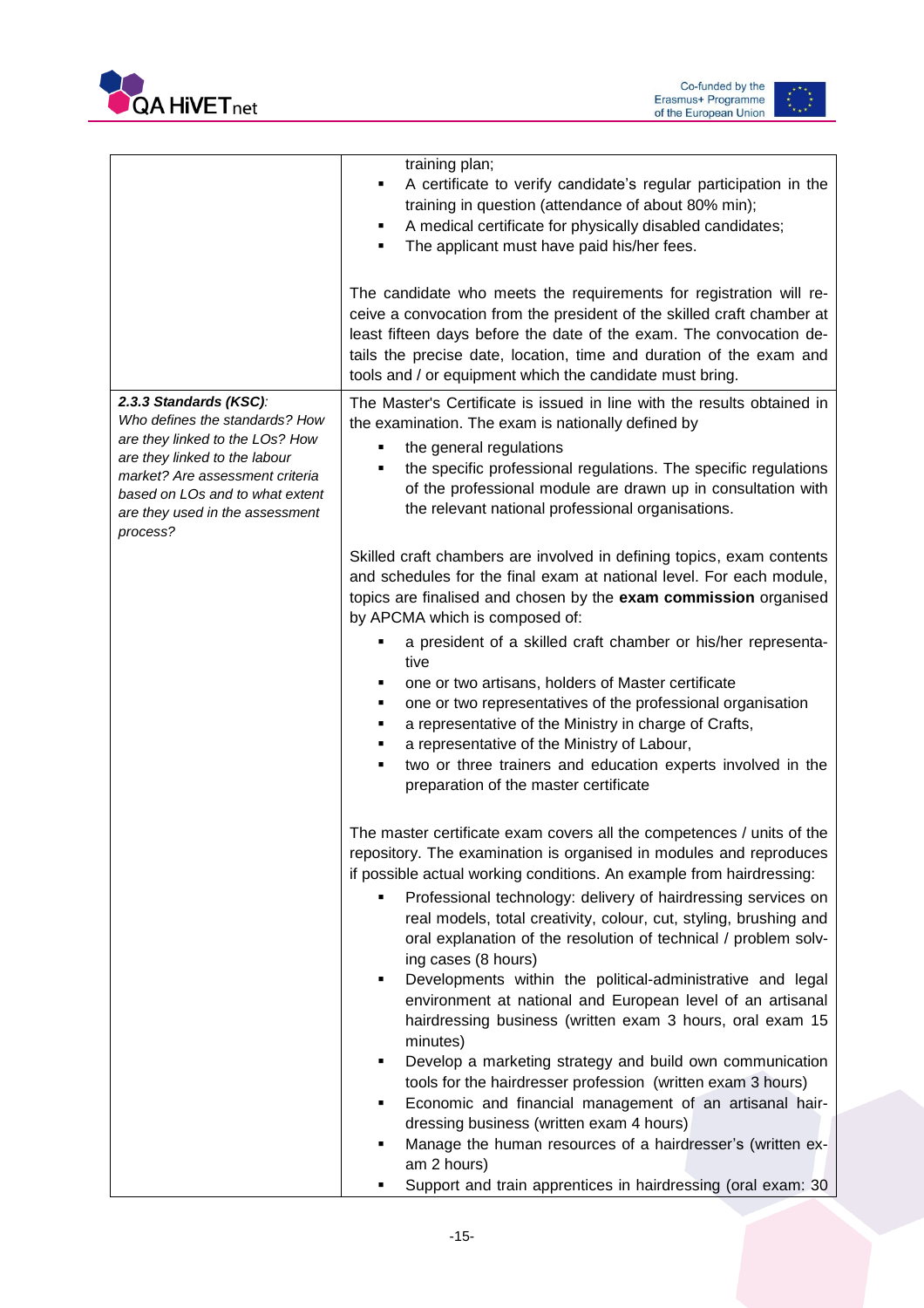



|                                                                                                                                                                          | minutes)<br>Communicate in English in a professional context (oral exam:<br>٠<br>20 minutes)                                                                                                                                                                                                                                                                                                                                                                                                                                                                    |
|--------------------------------------------------------------------------------------------------------------------------------------------------------------------------|-----------------------------------------------------------------------------------------------------------------------------------------------------------------------------------------------------------------------------------------------------------------------------------------------------------------------------------------------------------------------------------------------------------------------------------------------------------------------------------------------------------------------------------------------------------------|
| 2.3.4 Transparency of<br>processes, assessment<br>instruments, evaluation criteria:<br>Is it necessary to make this<br>information public?                               | The content and duration of the exam are specified in exam regula-<br>tions and specific regulations for the professional modules.<br>The general exam is subject to a double assessment, and marks are<br>provided by teachers, other than the teachers of the training session,<br>to which are associated professionals if necessary. The results of the<br>professional exam and of the general part are finally transferred to<br>the general jury. The final decision is pronounced by the general jury.<br>The general jury is sovereign.                |
|                                                                                                                                                                          | Candidates are informed of the score for each module. The assess-<br>ment is available upon written request to the president of the cham-<br>ber of skilled crafts for a period of one year from the publication of<br>results. All claims must be addressed to the president of the skilled<br>craft chamber, president of the jury.                                                                                                                                                                                                                           |
| 2.3.5 Appropriateness of<br>assessment procedures:<br>Which/How many assessment<br>methods/instruments are used?<br>Do they correspond to real work-<br>life situations? | In general, assessment of the general management competences are<br>organised through a written exam and oral presentation of results.<br>Assessment during training can also take place.<br>The professional part contains in general a practical demonstration or<br>oral presentation on the basis of case studies.                                                                                                                                                                                                                                          |
|                                                                                                                                                                          | Example 1 from hairdressing: Temporary Curling: 45 mins to perform<br>on a model a temporary curling harmonizing with the face and the<br>hair implantation; make curls of different sizes and techniques.<br><b>Evaluation Criteria</b><br>Quality of reception of the client and customer care<br>Rational workplace preparation<br>٠<br>Respect of safety and hygiene at the workplace<br>Compliance with safety and health regulations related to the<br>client<br>Work done ergonomically<br>Control of application of products and rationalisation in the |
|                                                                                                                                                                          | use of products<br>Appropriate choice of products<br>Example 2 from hairdressing: Problem Solving: the candidate pre-<br>sents an oral case study (30 minutes of preparation and 30 minutes<br>of execution<br>Rating scale:<br>Relevance of the analysis of the technical problem<br>Quality of the proposed solutions                                                                                                                                                                                                                                         |
|                                                                                                                                                                          | Quality of reasoning<br>Structure and progression in the presentation                                                                                                                                                                                                                                                                                                                                                                                                                                                                                           |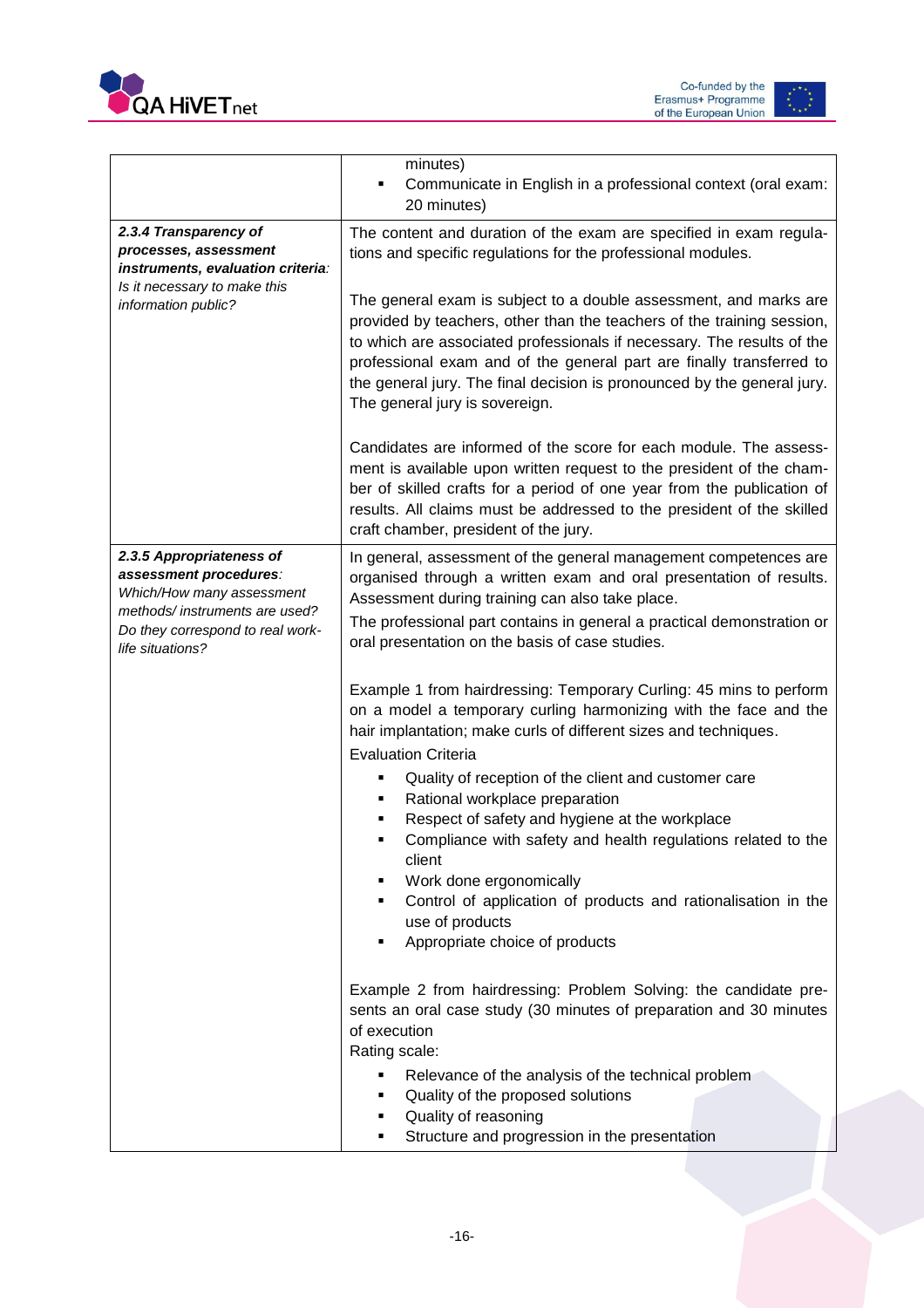



| 2.3.6 Competent institution: | The Master's Craftsperson Certificate is issued by APCMA and deliv-                                                                                                                                                                                                                                                                                                                                                                                                                                                                                                                                    |
|------------------------------|--------------------------------------------------------------------------------------------------------------------------------------------------------------------------------------------------------------------------------------------------------------------------------------------------------------------------------------------------------------------------------------------------------------------------------------------------------------------------------------------------------------------------------------------------------------------------------------------------------|
| Who is in charge of the      | ered by a delegation by the president of the skilled craft chamber.                                                                                                                                                                                                                                                                                                                                                                                                                                                                                                                                    |
| assessment? What rights does | Generally, candidates should have obtained a mark of 10/20 in each                                                                                                                                                                                                                                                                                                                                                                                                                                                                                                                                     |
| this institution have?       | general module presented, and without any note less than ten in the                                                                                                                                                                                                                                                                                                                                                                                                                                                                                                                                    |
|                              | professional module.                                                                                                                                                                                                                                                                                                                                                                                                                                                                                                                                                                                   |
|                              |                                                                                                                                                                                                                                                                                                                                                                                                                                                                                                                                                                                                        |
|                              | The qualification is awarded following the decision of the General<br>Jury appointed by the president of the skilled craft chamber. The<br>general jury are in charge of coordinating the exam sessions for sev-                                                                                                                                                                                                                                                                                                                                                                                       |
|                              | eral professions, several qualifications and levels. It is chaired by the<br>president of the skilled craft chamber or his/her representative. The<br>board is composed of:                                                                                                                                                                                                                                                                                                                                                                                                                            |
|                              | One member appointed by the representative professional<br>organisation                                                                                                                                                                                                                                                                                                                                                                                                                                                                                                                                |
|                              | the Departmental Director of Labour, Employment and Voca-<br>٠<br>tional Training or his/her representative                                                                                                                                                                                                                                                                                                                                                                                                                                                                                            |
|                              | An Inspector from Ministry of Education or a teacher of tech-<br>٠<br>nological education designated by him/her                                                                                                                                                                                                                                                                                                                                                                                                                                                                                        |
|                              | teachers and / or education experts responsible for preparing                                                                                                                                                                                                                                                                                                                                                                                                                                                                                                                                          |
|                              | the master certification, appointed by the president of the                                                                                                                                                                                                                                                                                                                                                                                                                                                                                                                                            |
|                              | skilled craft chamber or the professional organisation                                                                                                                                                                                                                                                                                                                                                                                                                                                                                                                                                 |
|                              | The presidents of the boards of the professional modules in<br>٠                                                                                                                                                                                                                                                                                                                                                                                                                                                                                                                                       |
|                              | question<br>Evaluators may be invited if necessary and appropriate.                                                                                                                                                                                                                                                                                                                                                                                                                                                                                                                                    |
|                              |                                                                                                                                                                                                                                                                                                                                                                                                                                                                                                                                                                                                        |
|                              | The General Jury coordinates the work of several individual Juries                                                                                                                                                                                                                                                                                                                                                                                                                                                                                                                                     |
|                              | which are in charge of exam sessions for only one profession, award<br>and level. The juries are appointed at the behest of the president of<br>the skilled craft chamber. Each professional jury is chaired by a head<br>of craft company, holder of the BM qualification. He/she coordinates<br>and verifies that the (correct) evaluation criteria are applied and me-<br>diates / takes the final decision if necessary. In the case of hairdress-<br>ing, candidates and jury also often take pictures (before and after the<br>exam) to keep a record for any necessary arbitration. The jury is |
|                              | composed of:                                                                                                                                                                                                                                                                                                                                                                                                                                                                                                                                                                                           |
|                              | one or two teachers of the profession, other than training fa-<br>cilitators                                                                                                                                                                                                                                                                                                                                                                                                                                                                                                                           |
|                              | a craftsman or employee, holder if possible of the BM                                                                                                                                                                                                                                                                                                                                                                                                                                                                                                                                                  |
|                              | In general, the professional organisation appoints the craft compa-<br>nies to be part of the jury. Training centres propose the teachers who<br>can be members of the professional jury.                                                                                                                                                                                                                                                                                                                                                                                                              |
|                              | The number of assessors is adapted to the number of candidates (six                                                                                                                                                                                                                                                                                                                                                                                                                                                                                                                                    |
|                              | candidates: one entrepreneur as president, one entrepreneur, one                                                                                                                                                                                                                                                                                                                                                                                                                                                                                                                                       |
|                              | employee, one teacher; twelve candidates the number is doubled, 18<br>candidates the number is tripled).                                                                                                                                                                                                                                                                                                                                                                                                                                                                                               |
|                              |                                                                                                                                                                                                                                                                                                                                                                                                                                                                                                                                                                                                        |
|                              | The evaluations of the professional juries (professional exam and of<br>the general part) are finally transferred to the general jury who signs                                                                                                                                                                                                                                                                                                                                                                                                                                                        |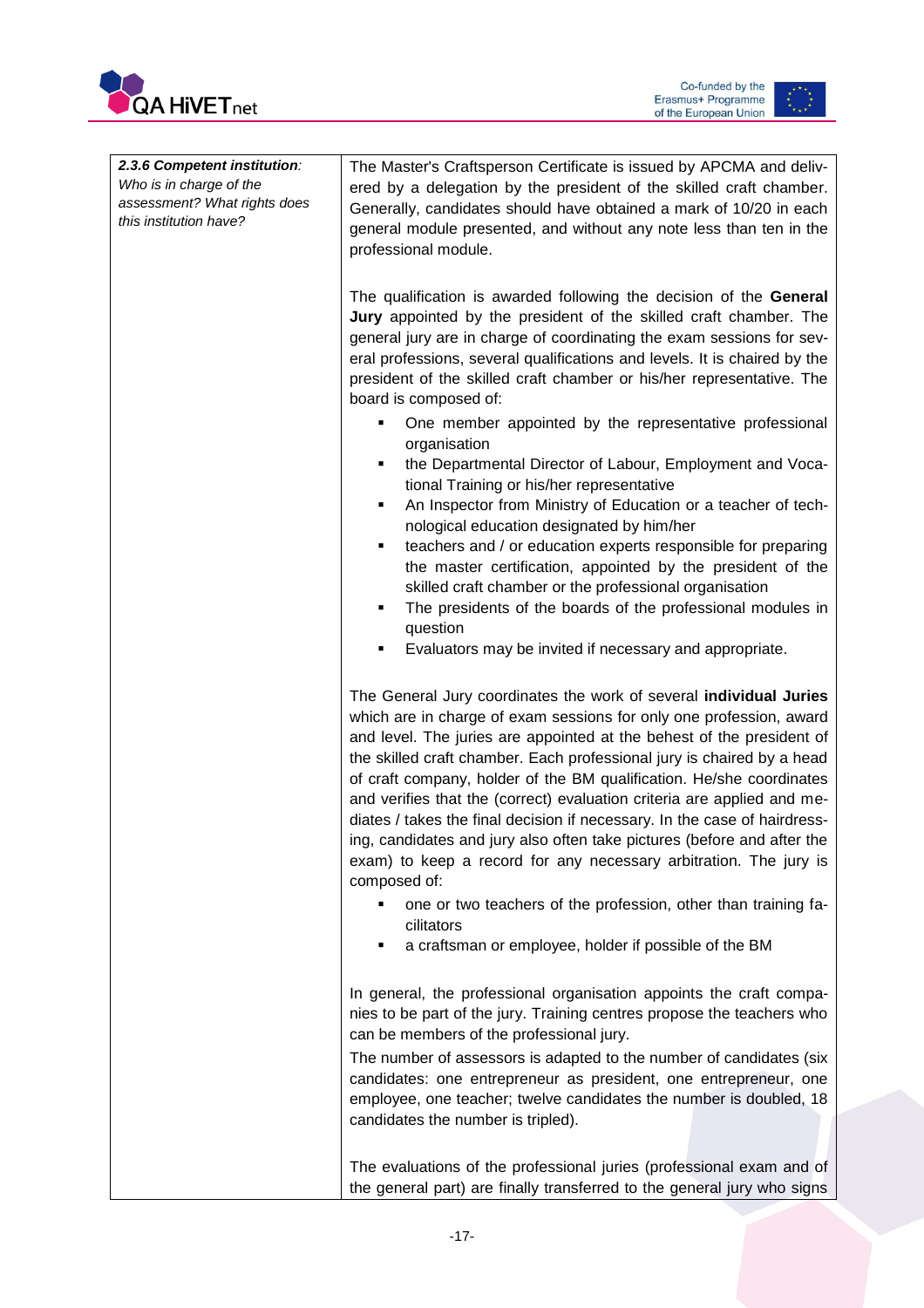



|                                                                                                                                                       | the exam records. The final decision is pronounced by the general<br>jury. The general jury is sovereign.                                                                                                                                                                                                                                                                                                                                                                                                                                                                                                                                                                                                                                                                                   |
|-------------------------------------------------------------------------------------------------------------------------------------------------------|---------------------------------------------------------------------------------------------------------------------------------------------------------------------------------------------------------------------------------------------------------------------------------------------------------------------------------------------------------------------------------------------------------------------------------------------------------------------------------------------------------------------------------------------------------------------------------------------------------------------------------------------------------------------------------------------------------------------------------------------------------------------------------------------|
| 2.3.7 Complaint management:<br>Is it possible to view the<br>assessment results? What can<br>learners do if they do not agree<br>with the assessment? | Supervisors report all frauds and draw up a report that records their<br>observations and any proposals for exclusion concerning candidates<br>caught committing fraud. A candidate may be forbidden to take the<br>same exam at the next exam session following his/her exclusion. The<br>deliberations are subject to a report signed by the president of the<br>jury. The results are announced by the general jury. The general jury<br>is sovereign. Candidates are informed of the score for each module.<br>The exam papers are consultable on written request to the president<br>of the skilled craft chamber for a period of one year from the publica-<br>tion of results. All claims must be addressed to the president of the<br>skilled craft chamber, president of the jury. |

# <span id="page-18-0"></span>**3. EVALUATION**

### <span id="page-18-1"></span>**Monitoring process**

| 1. Internal evaluation:<br>Statistical data on drop-outs and<br>failure/success rates in the exam,<br>satisfaction rate of individuals and<br>employers with the programme,<br>the examination and the acquired<br>skills/competences; results of<br>complaint management. Are the<br>results of internal evaluation<br>measure made public? | Skilled craft chambers preparing the master certificate will monitor<br>and communicate the professional situation for each holder of the<br>BM, three years minimum after obtaining the title (survey after 6<br>months, 1 year, 2 years for each holder of the title; 80% return rate).<br>They may make the exam success rate accessible to public, but<br>there is no obligation<br>APCMA set up a steering committee (or development council) with<br>the professional organisation and examination centres to monitor of<br>the implementation of certification, training and examination (see<br>following Phase 3 Evaluation - Monitoring revision) |
|----------------------------------------------------------------------------------------------------------------------------------------------------------------------------------------------------------------------------------------------------------------------------------------------------------------------------------------------|-------------------------------------------------------------------------------------------------------------------------------------------------------------------------------------------------------------------------------------------------------------------------------------------------------------------------------------------------------------------------------------------------------------------------------------------------------------------------------------------------------------------------------------------------------------------------------------------------------------------------------------------------------------|
| 2. External evaluation:<br>Information on occupation<br>obtained by individuals after<br>completion of training, according<br>to type of training and individual<br>criteria (transition), type of<br>employment. Are the results of<br>external evaluation measure<br>made public?                                                          | The qualification is valid in RNCP for 5 years. It must pass a renewal<br>process every 5 years. Therefore the external evaluation is automati-<br>cally organised at national level.                                                                                                                                                                                                                                                                                                                                                                                                                                                                       |
| On which level is external<br>evaluation carried out<br>(national/regional/provider)? Is<br>external evaluation carried out<br>systematically? Are graduate<br>surveys made? How is the<br>feedback of the labour market<br>taken into account? To what<br>extent and how are LOs used in<br>this process?                                   |                                                                                                                                                                                                                                                                                                                                                                                                                                                                                                                                                                                                                                                             |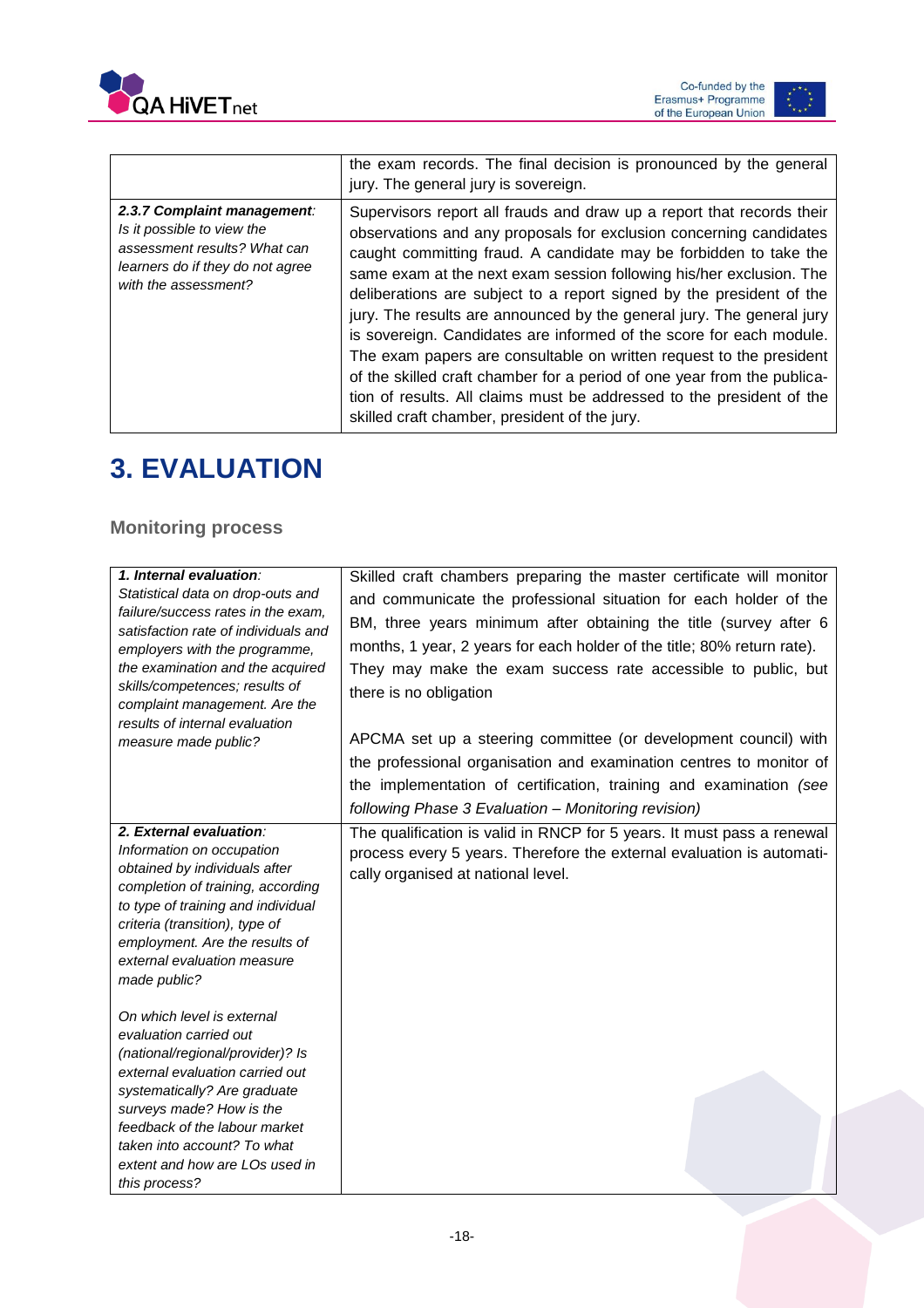



# <span id="page-19-0"></span>**4. REVIEW**

### <span id="page-19-1"></span>**Conclusions**

The committees which are coordinated by APCMA

- one Steering Committee involved in the creation and adaptation of the award with the professional organisation and examination centres
- **one Exam Commission involved in the implementation of the certification (the training** and exam)

are monitoring of the implementation of the qualification, the training delivered and the organisation of the examination. They analyse exam results, analyse the professional situation of individuals after the exam and other information collected by the professional organisation on the relevance of:

- **Skills and competences**
- The duration, content and organisation of training
- The exam conditions (aim, contents)
- **The evaluation criteria, the rating grid**

This analysis allows the qualification's content and implementation of the training to be adapted if necessary, in order to remain in line with the changes / developments occurring in the profession, to correct or clarify implementation of training and make concrete recommendations for renewal or improvement.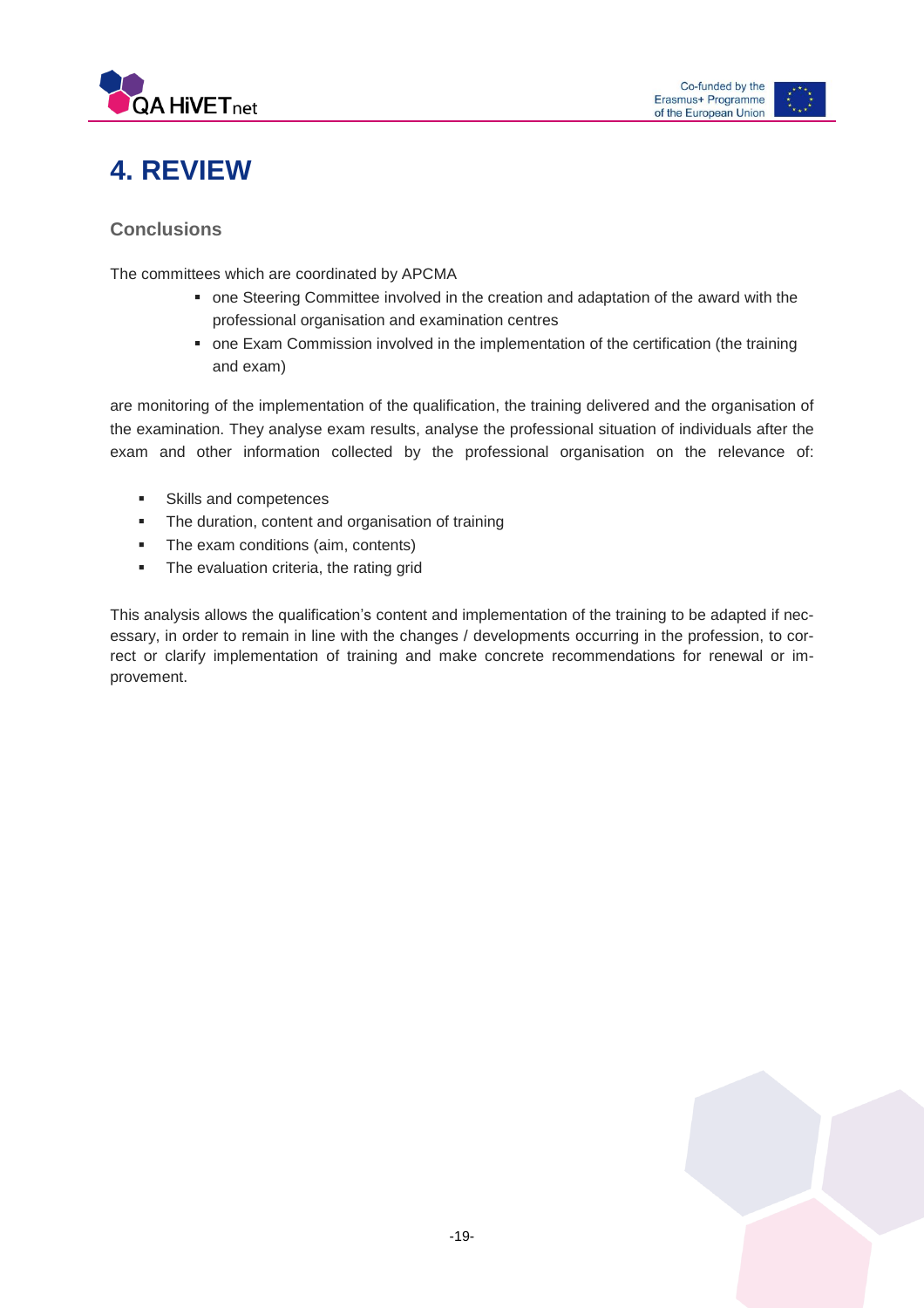



#### **Appendix 1 – References**

#### **News about the hairdresser profession**

<http://www.fnc.fr/> [http://www.unec.fr/index.php/actu-business/Le-marche-de-la-coiffure-et-les-defis-de-la-reconquete](http://www.unec.fr/index.php/actu-business/Le-marche-de-la-coiffure-et-les-defis-de-la-reconquete-economique.html)[economique.html](http://www.unec.fr/index.php/actu-business/Le-marche-de-la-coiffure-et-les-defis-de-la-reconquete-economique.html) ISM / FNC : Les jeunes entreprises du secteur de la coiffure, 2012

#### **Information about the profession and the training pathway**

<http://www.artisanat.info/metier/coiffeur> <http://www.unec.fr/index.php/formation-initiale/Les-parcours-de-la-formation.html>

#### **Information about the certification**

<http://www.cncp.gouv.fr/> Scheme of the registration procedure [http://www.cncp.gouv.fr//sites/default/files/media/schemaprocedure\\_200704041.pdf](http://www.cncp.gouv.fr/sites/default/files/media/schemaprocedure_200704041.pdf) BM Hairdresser summary CNCP [http://www.rncp.cncp.gouv.fr/grand](http://www.rncp.cncp.gouv.fr/grand-public/visualisationFiche?format=fr&fiche=6253)[public/visualisationFiche?format=fr&fiche=6253](http://www.rncp.cncp.gouv.fr/grand-public/visualisationFiche?format=fr&fiche=6253) Guidance about the application form [http://www.cncp.gouv.fr/sites/default/files/media/notice\\_daide\\_cas\\_general-v4-janv2015.pdf](http://www.cncp.gouv.fr/sites/default/files/media/notice_daide_cas_general-v4-janv2015.pdf) Application form [http://www.cncp.gouv.fr/enregistrement-sur-demande/documents-a-telecharger-pour](http://www.cncp.gouv.fr/enregistrement-sur-demande/documents-a-telecharger-pour-lenregistrement-sur-demande)[lenregistrement-sur-demande](http://www.cncp.gouv.fr/enregistrement-sur-demande/documents-a-telecharger-pour-lenregistrement-sur-demande) Analysis and overview of NQF developments in European countries. Annual report 2012 <http://www.cedefop.europa.eu/node/11908>

#### **Document about BM Hairdresser level III / EQF 5**

Règlement général d'examen B.M. niveau III Coiffeur BM niveau III référentiel de certification Référentiel de formation (module A) Fiche volume horaire BM niveau III coiffeur Epreuves terminales BM niveau III coiffeur (mise à jour du 3/10/2012 Note d'organisation BM niveau III coiffeur (session 2014)